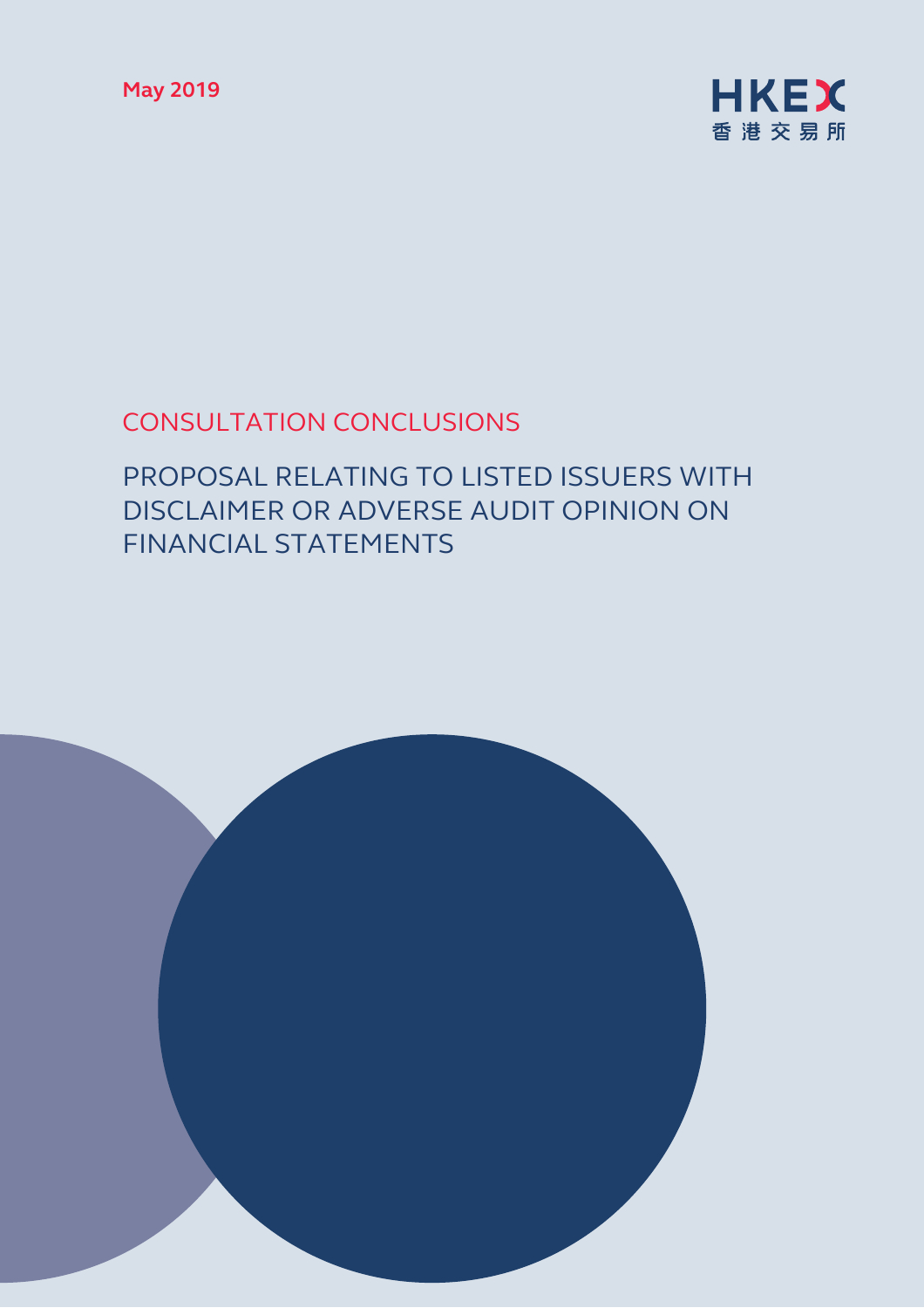# **CONTENTS**

|                                                                                    | Page No. |
|------------------------------------------------------------------------------------|----------|
| <b>EXECUTIVE SUMMARY</b>                                                           |          |
| <b>CHAPTER 1 : INTRODUCTION</b>                                                    | 3        |
| <b>CHAPTER 2 : PROPOSAL ADOPTED AND DISCUSSION ON</b><br><b>SPECIFIC RESPONSES</b> | 5        |

# **APPENDICES**

|  |  | APPENDIX I : AMENDMENTS TO THE LISTING RULES |
|--|--|----------------------------------------------|
|  |  |                                              |

APPENDIX II : LIST OF RESPONDENTS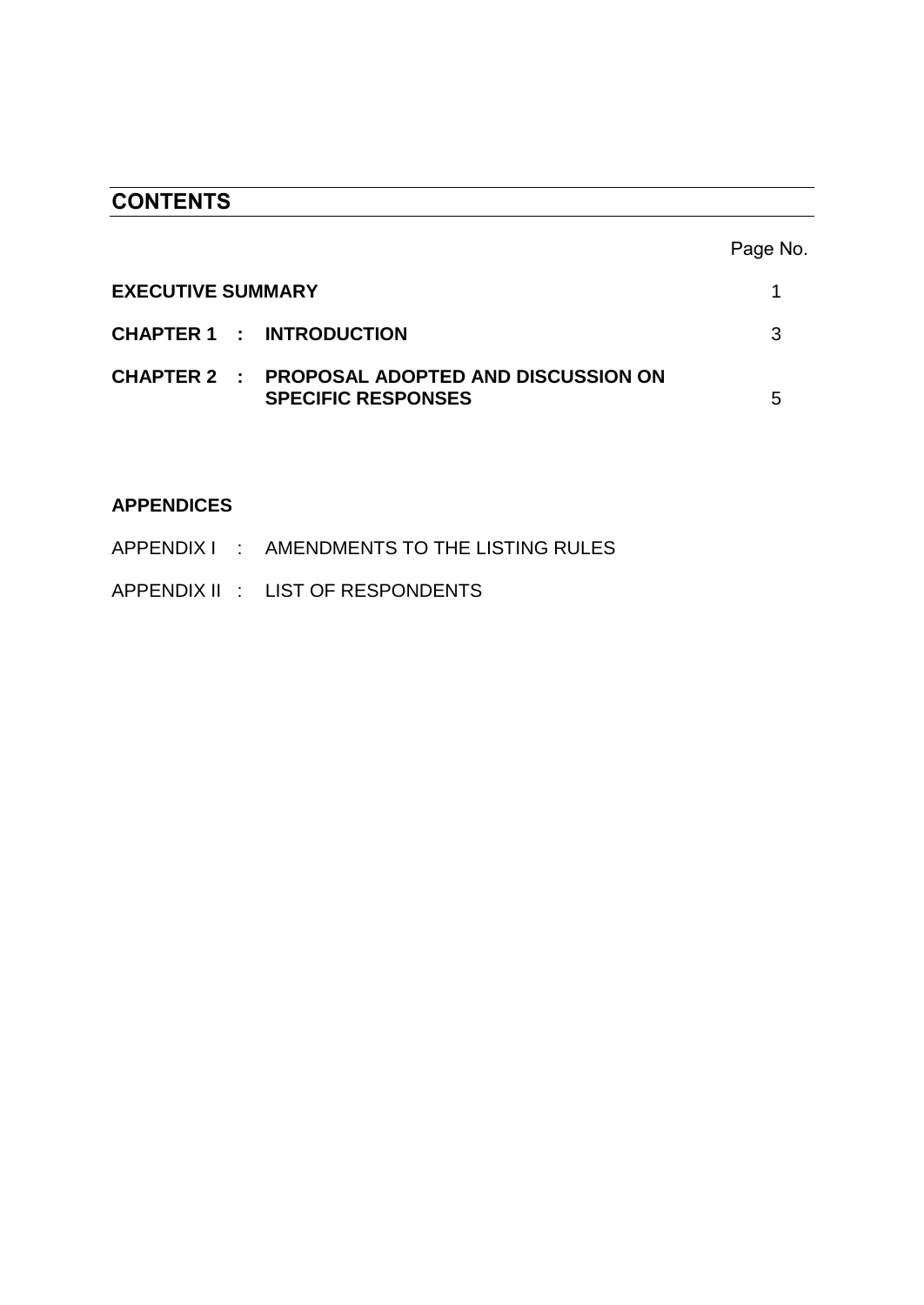# **EXECUTIVE SUMMARY**

- 1. This paper presents the results of the consultation conducted by the Exchange on the proposal to require trading suspension where an issuer has published a preliminary annual results announcement and its auditor has issued, or has indicated that it will issue, a disclaimer or adverse audit opinion on the financial statements.
- 2. We received a total of 62 responses<sup>1</sup> from a broad range of stakeholders.  $36\%$ of respondents fully supported the proposal, 24% of respondents (including both supporting and opposing respondents) recommended certain modifications to the proposal and the remaining 40% opposed. As these respondents have provided substantive reasons for their views and proposed modifications, we have given due consideration to their views and the merits of their alternative proposals, in particular, whether they address the concerns giving rise to our consultation.
- 3. After balancing respondents' comments and the rationale of our proposal, we have decided to implement the proposal with the following modifications:
	- (a) *Modified suspension requirement* We have revised the proposed Rule 13.50A to disapply the suspension requirement where (i) the disclaimer or adverse opinion relates solely to going concern; or (ii) the underlying issue giving rise to the audit modification has been resolved before the issuer publishes the preliminary results announcement.
	- (b) *Modified remedial period* Under the current delisting Rules, issuers may be delisted after their continuous suspension for 18 months (or 12 months for a GEM issuer). Where the resolution of issues giving rise to the disclaimer or adverse opinion is outside the issuer's control, a longer remedial period may be allowed, with the duration of the period being determined on a case by case basis.
	- (c) *Effective date* The new Rule 13.50A will apply to issuers' preliminary annual results announcements for financial years commencing on or after 1 September 2019.

<sup>&</sup>lt;u>.</u> 1 Three responses were entirely identical, in content, to other responses. Responses with entirely identical content were counted as one response for the purpose of calculating the above percentages.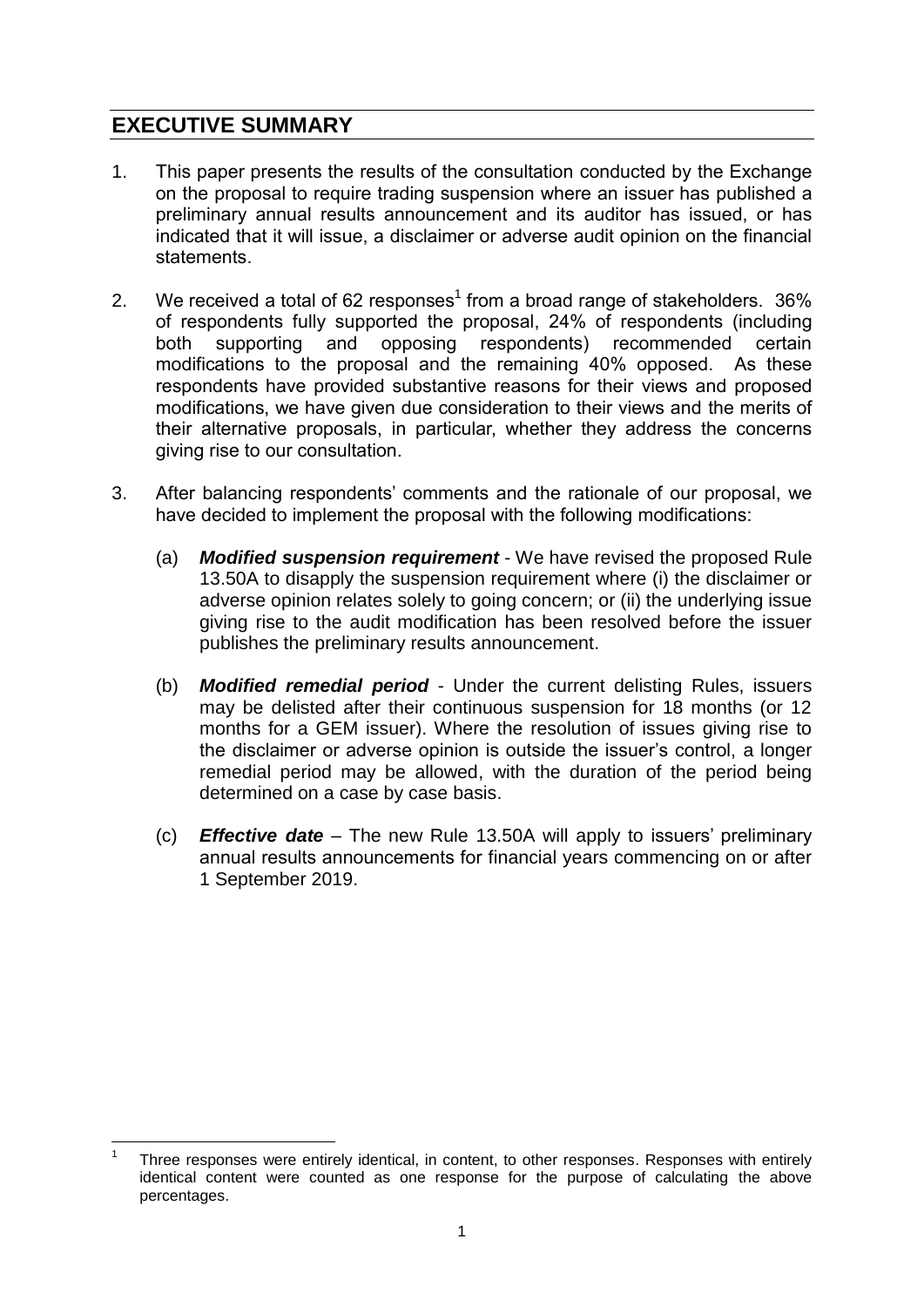- (d) *Transitional arrangement* As a transitional arrangement, the remedial period will be extended to 24 months for both Main Board and GEM issuers that are suspended solely due to a disclaimer or adverse opinion being issued in the first two financial years after the implementation of the new Rule 13.50A. Accordingly, the 24 months remedial period will apply to issuers suspended solely due to disclaimer or adverse opinions on their financial statements for the financial years commencing on or after 1 September 2019 and up to and including 31 August 2021. We have added a new Rule 13.50B regarding this transitional arrangement.
- 4. For the avoidance of doubt, issuers currently with disclaimer or adverse opinions on their financial statements will not be required to suspend trading under the new Rule 13.50A unless the issuers continue to receive such opinion on their financial statements for the financial years commencing on or after 1 September 2019 and the issues giving rise to the audit modifications remain unresolved.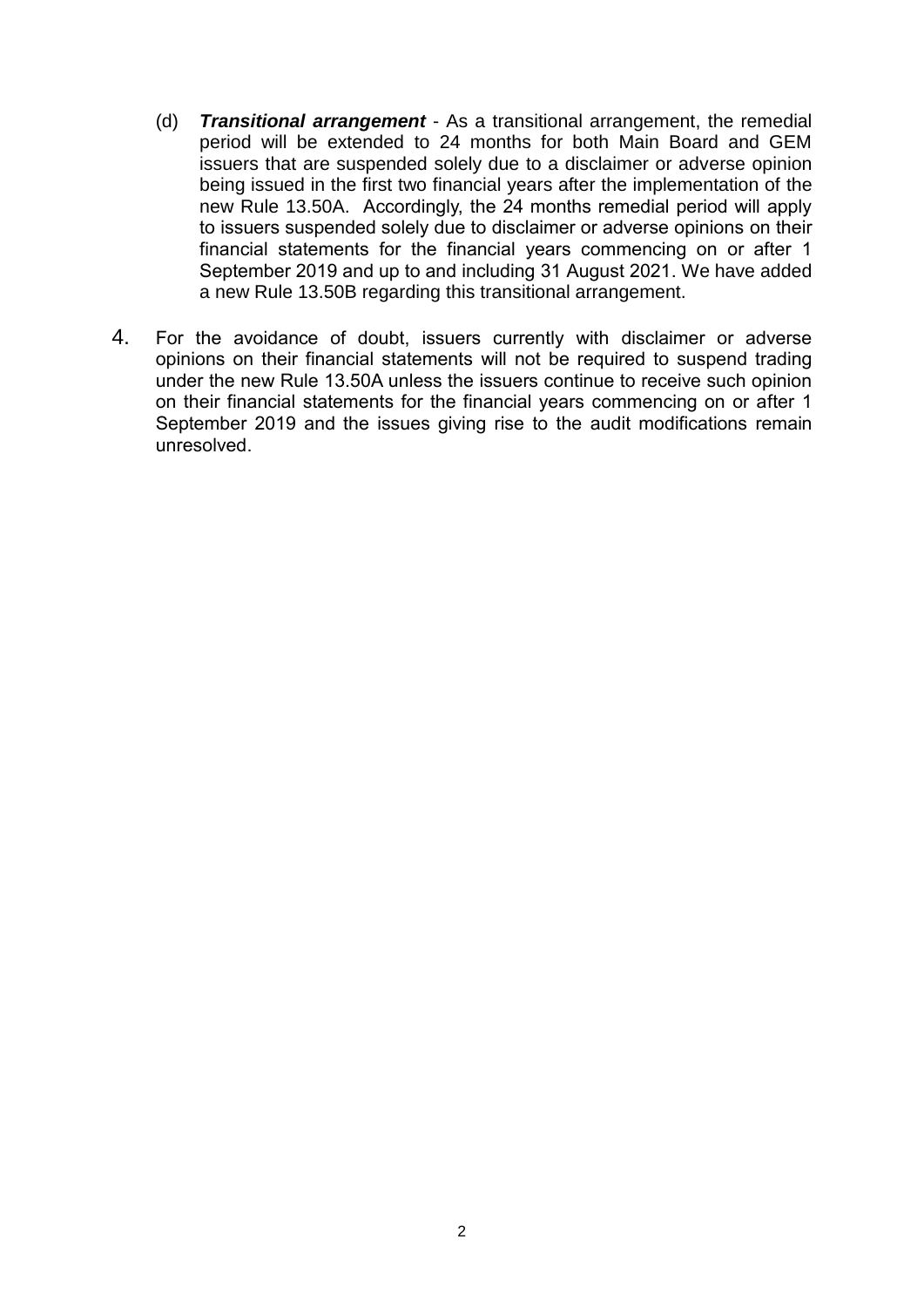# **CHAPTER 1 : INTRODUCTION**

#### **Background**

- 5. On 28 September 2018, The Stock Exchange of Hong Kong Limited (**Exchange**), a wholly owned subsidiary of Hong Kong Exchanges and Clearing Limited (**HKEX**), published a Consultation Paper on Proposal Relating to Listed Issuers with Disclaimer or Adverse Audit Opinion on Financial Statements (the **Consultation Paper**). The Consultation Paper sought market views on the proposal to introduce a specific suspension requirement applicable to listed issuers with disclaimer or adverse audit opinions on their financial statements.
- 6. In the Consultation Paper, we proposed a new Rule 13.50A:
	- The Exchange will normally require suspension of trading in an issuer's securities if the issuer publishes a preliminary results announcement for a financial year and the auditor has issued, or has indicated that it will issue, a disclaimer or adverse opinion on the issuer's financial statements; and
	- the suspension will normally remain in force until the issuer has addressed the issues giving rise to the disclaimer or adverse opinion, provided comfort that a disclaimer or adverse opinion in respect of such issues would no longer be required, and disclosed sufficient information to enable investors to make an informed assessment of its financial positions.

Under the current delisting Rules, issuers may be delisted after their continuous suspension for 18 months (or 12 months for a GEM issuer).

- 7. A disclaimer or adverse opinion on the financial statements indicates that the risk of misstatements could be both material and pervasive, and investors may not have sufficient information to make an informed assessment of the issuer's financial position. The proposal seeks to afford better investors' protection by safeguarding the quality and reliability of financial information published by listed issuers. It would also encourage issuers to strengthen their risk management and internal control systems, and to resolve audit issues promptly with their auditors.
- 8. For the avoidance of doubt, the new Rule 13.50A does not apply to financial statements with a qualified opinion or a clean opinion with an emphasis of matter.
- 9. The consultation period ended on 30 November 2018.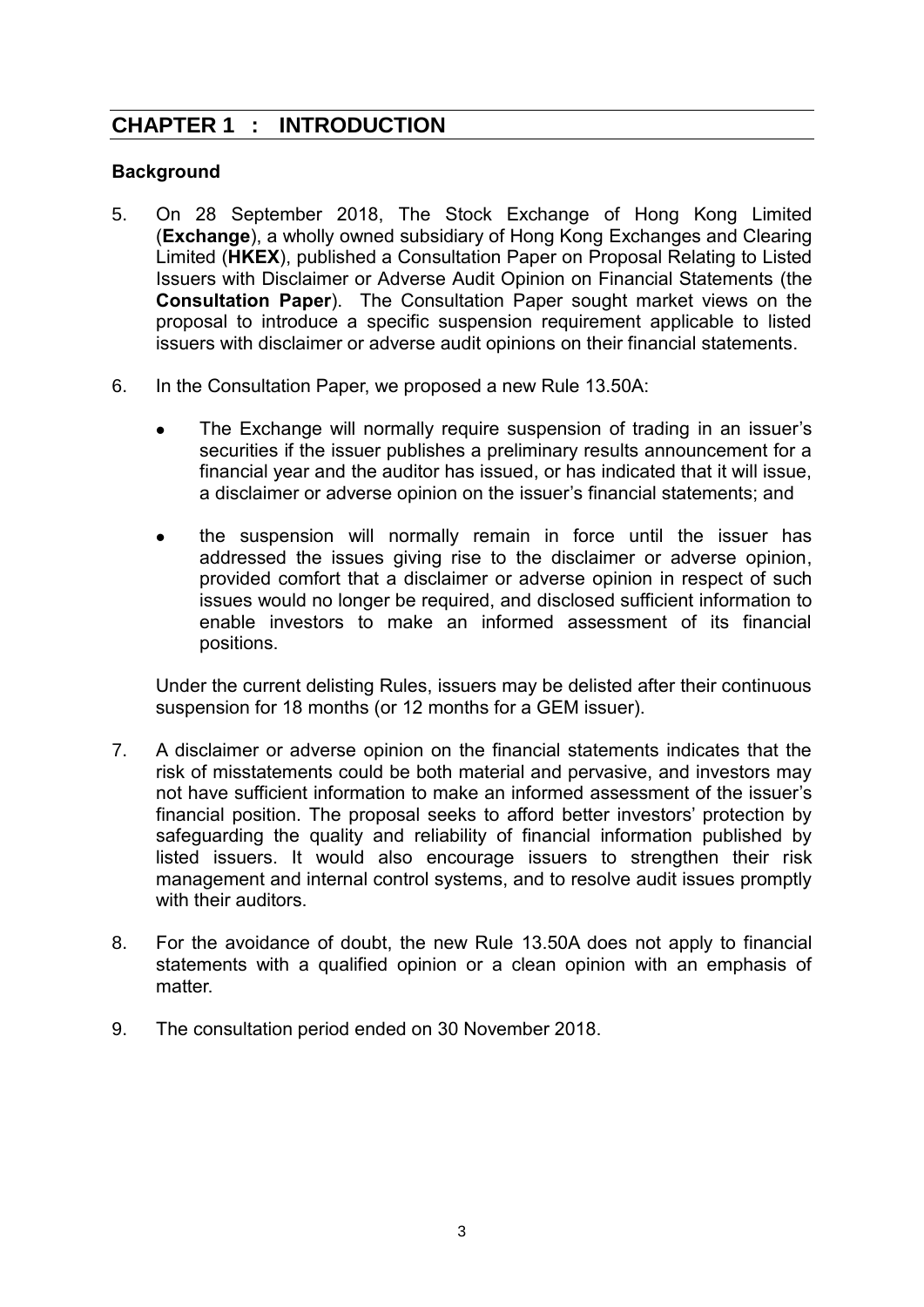#### **Number of responses and nature of respondents**

10. We received a total of 62 submissions from a broad range of respondents. Of these, 3 responses were entirely identical, in content, to other responses.

| Category                                       | <b>Number of</b><br>responses | Percentage of<br>responses |
|------------------------------------------------|-------------------------------|----------------------------|
| <b>Listed issuers</b>                          | 19                            | 32%                        |
| <b>HKEX</b> participant                        |                               | 2%                         |
| Professional bodies / industry<br>associations | 9                             | 16%                        |
| Accounting firms                               | 6                             | 10%                        |
| Law firms                                      | $\overline{2}$                | 3%                         |
| Corporate finance firms                        | $\overline{2}$                | 3%                         |
| Individuals                                    | 19                            | 32%                        |
| Other entity                                   |                               | 2%                         |
| Total                                          | 59                            | 100%                       |

- 11. A list of the respondents (other than those who requested anonymity) is set out in **Appendix II**. Except for 3 respondents who requested the Exchange not to publish their submissions, the full text of all the submissions is available on the HKEX website. [https://www.hkex.com.hk/News/Market-Consultations/2016-to-](https://www.hkex.com.hk/News/Market-Consultations/2016-to-Present/Responses_May_2019?sc_lang=en)[Present/Responses\\_May\\_2019?sc\\_lang=en](https://www.hkex.com.hk/News/Market-Consultations/2016-to-Present/Responses_May_2019?sc_lang=en)
- 12. Chapter 2 summarizes the major comments from the respondents and our responses and conclusions. This paper should be read in conjunction with the [Consultation Paper,](https://www.hkex.com.hk/-/media/HKEX-Market/News/Market-Consultations/2016-Present/September-2018-Adverse-Audit-Opinion/Consultation-Paper/cp201809.pdf) which is posted on the HKEX website.
- 13. Unless otherwise stated, the Rules cited in this paper refer to the Main Board Listing Rules, and apply equally to the GEM Listing Rules.
- 14. The new Rules 13.50A and 13.50B are set out in **Appendix I** and also available on the HKEX website. It has been approved by the Board of the Exchange and the Board of the Securities and Futures Commission. The new Rules will apply for financial years commencing on or after 1 September 2019.
- 15. We would like to express gratitude to all the respondents for their time and effort in reviewing the Consultation Paper and sharing with us their views.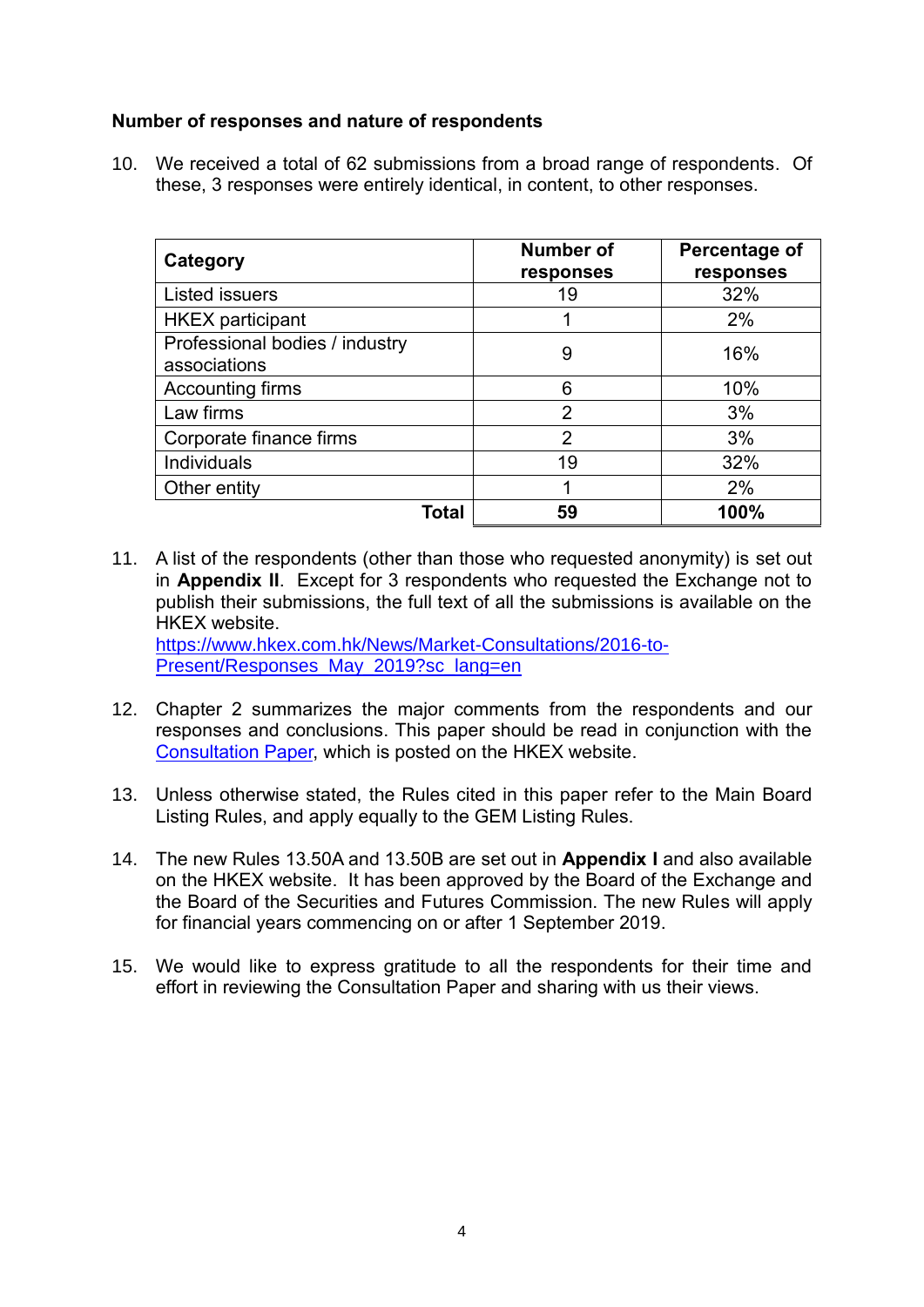# **CHAPTER 2 : PROPOSAL ADOPTED AND DISCUSSION ON SPECIFIC RESPONSES**

### **A. TO ADD A SPECIFIC SUSPENSION REQUIREMENT (Question 1)**

#### **The proposal**

- 16. We proposed to add a new Rule 13.50A whereby the Exchange will normally require suspension of trading in an issuer's securities if the issuer publishes a preliminary results announcement for a financial year and its auditor has issued, or has indicated that it will issue, a disclaimer or adverse opinion on the issuer's financial statements.
- 17. We consider that the proposed suspension requirement would enhance investors' protection by improving the quality and reliability of financial information, encourage issuers to maintain appropriate and effective risk management and internal control systems, and where necessary, require them to act promptly to resolve audit issues with their auditors.

#### **Comments received**

- 18. We received a total of 62 responses<sup>2</sup> from a broad range of stakeholders.  $36\%$ of respondents fully supported the proposal, 24% of respondents (including both supporting and opposing respondents) recommended certain modifications to the proposal and the remaining 40% opposed. As these respondents have provided substantive reasons for their views and proposed modifications, we have given due consideration to their views and the merits of their alternative proposals, in particular, whether they address the concerns giving rise to our consultation. The discussion below sets out these respondents' views and their rationale for their positions, our feedback to the responses and our revisions to the proposal to address the respondents' comments and to achieve a balanced outcome that would also address the concerns giving rise to our consultation.
- 19. Respondents supporting the proposal generally agreed with the rationale set out in the Consultation Paper. Supporting respondents considered that a disclaimer or adverse opinion is a serious matter as it indicates that information in the financial statements cannot be relied upon, and as a result, investors would not have sufficient information to make an informed assessment when trading in the issuers' securities. The proposal would help protect the interests of investors and uphold the quality and reputation of the Hong Kong market.

 $\frac{1}{2}$ Three responses were entirely identical, in content, to other responses. Responses with entirely identical content were counted as one response for the purpose of calculating the above percentages.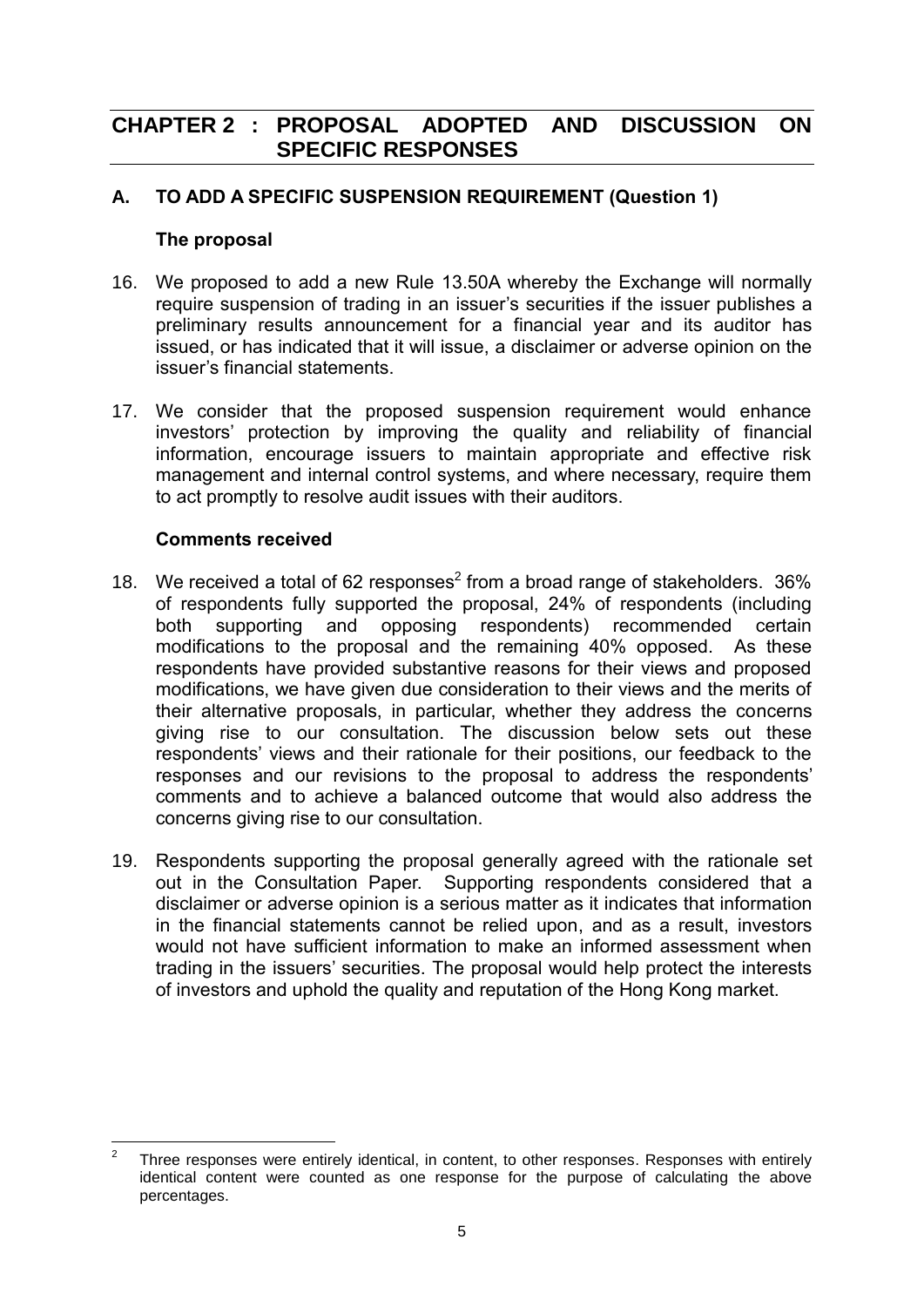- 20. Supporting respondents also considered that the proposal may inform the market of the seriousness of the matter and may act as a deterrent, resulting in fewer financial statements with disclaimer or adverse opinions. It would also encourage issuers to act and resolve audit issues promptly and incentivize them to further enhance and strengthen its continuous disclosures and risk management and internal control systems.
- 21. Respondents who opposed the proposal were mainly concerned that the proposed suspension may not be in the best interest of the issuer and its shareholders for the following reasons. They considered that the current disclosure based and post-vetting regime is adequate as it provides a transparent market by requiring issuers to fully and timely disclose material issues, while allowing the Exchange to suspend or cancel the listing of an issuer to protect investors and/or maintain an orderly market. Investors should be able to make their own assessment in dealing with the issuer's securities based on the disclosures it made with respect to the circumstances surrounding the disclaimer or adverse opinion.
- 22. A few opposing respondents suggested that instead of mandating a trading suspension, the Exchange should consider adding a suffix to the stock short name to identify issuers with disclaimer or adverse opinions. This could alert investors of the associated investment risk in trading of the issuers' securities.
- 23. Respondents have provided certain modifications and comments to our proposal, and reasons for their views and proposed modifications are as follows:

#### *Suspension impact on minority shareholders*

- 24. Some respondents considered that audit issues are often complex and issuers would generally requires a long time to fully resolve such issues with their auditors, thereby leading to prolonged trading suspension in the event of a disclaimer or adverse opinion on its financial statements. This would deprive shareholders of the ability to trade in the issuer's securities during the suspension period.
- 25. Some respondents stated that given suspension would take place immediately upon publication of the preliminary results announcement under the proposal, there would be no forewarning for shareholders should they wish to exit from their investments before the suspension period commences. A respondent suggested allowing trading to continue in the one-month period between the publication of the preliminary results announcement and the annual report. Other respondents noted that, in practice, the management is often aware of a possible disclaimer or adverse opinion on its financial statements well ahead of the publication of the preliminary results announcement, and accordingly, issuers should timely inform the market of this information to give shareholders an exit window before the suspension period commences.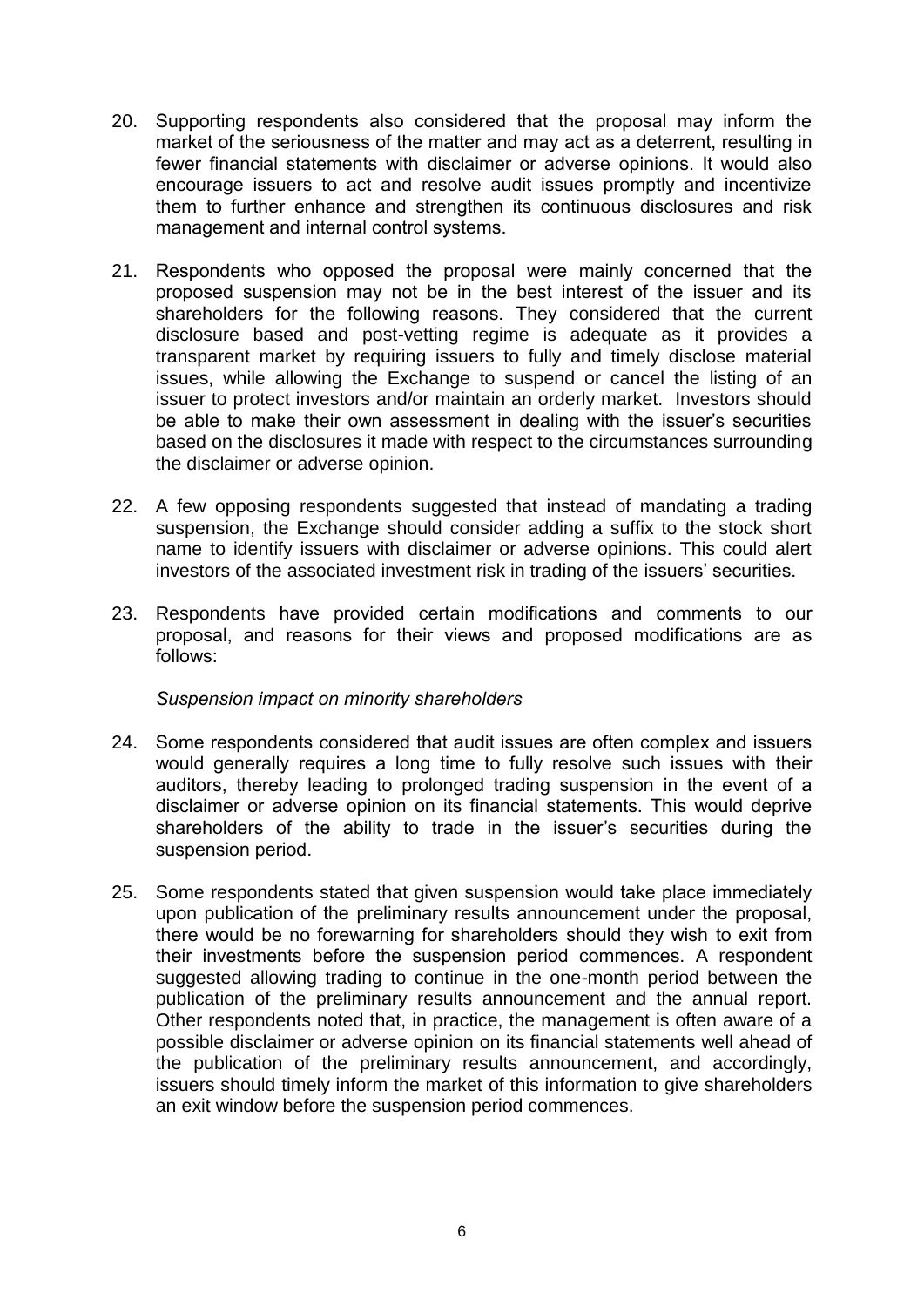*Suspension on a case by case basis*

- 26. Some respondents considered that where the circumstances leading to a disclaimer or adverse opinion usually do not involve any irregularities or misconduct, or the issuers' deliberate actions to destroy their books and records or audit evidence or obstruct the auditors' work, it would be unfair to penalize the issuers by suspending trading of their securities. Some commented that as there can be reasons leading to a disclaimer or adverse opinion on financial statements that are outside the issuer's control, trading suspension should not be automatic based solely on an auditor's opinion. Instead, the Exchange should have the discretion to decide whether to suspend trading having regard to the circumstances of individual issuers. In particular, one respondent suggested that the issuer and its auditor should be required to discuss with the Exchange if a disclaimer is foreseen and submit a plan for remedial actions, and the Exchange should then decide if suspension is warranted on a case by case basis.
- 27. In addition, certain respondents pointed out that the proposal appears to be out of line with the requirements in other markets. Two respondents pointed out that the mandatory trading suspension requirement in the PRC formerly applicable to A-share companies with modified opinions was abolished in 2018 and has now been replaced by new disclosure-based rules<sup>3</sup>. Two other respondents suggested that we should follow the practices of the UK market.

#### *Delay commencement of the suspension period*

28. Several respondents commented that issuers should be allowed a reasonable timeframe to resolve the audit issues before trading is suspended. Some respondents suggested that trading suspension should only be required if the issuer has published results announcements with a disclaimer or adverse opinion for at least two or three consecutive years. Another respondent suggested to grant a grace period (e.g. six months). These respondents believe that such mechanism could lessen the number of suspensions.

 $\frac{1}{3}$ In the PRC, the China Securities Regulatory Commission issued the revised "Compilation Rule for Information Disclosure by Companies Offering Securities to the Public No. 14 – Modified Audit Opinions and Other Matters Involved" and removed the provision to suspend the trading of the shares of a listed company that receives a modified audit opinion due to its clear violation of accounting standards. Notwithstanding such amendment, the suspension requirements concerning listed companies which receive a disclaimer of opinion or an adverse opinion on their financial statements in all other circumstances remained unchanged in the stock exchange listing rules.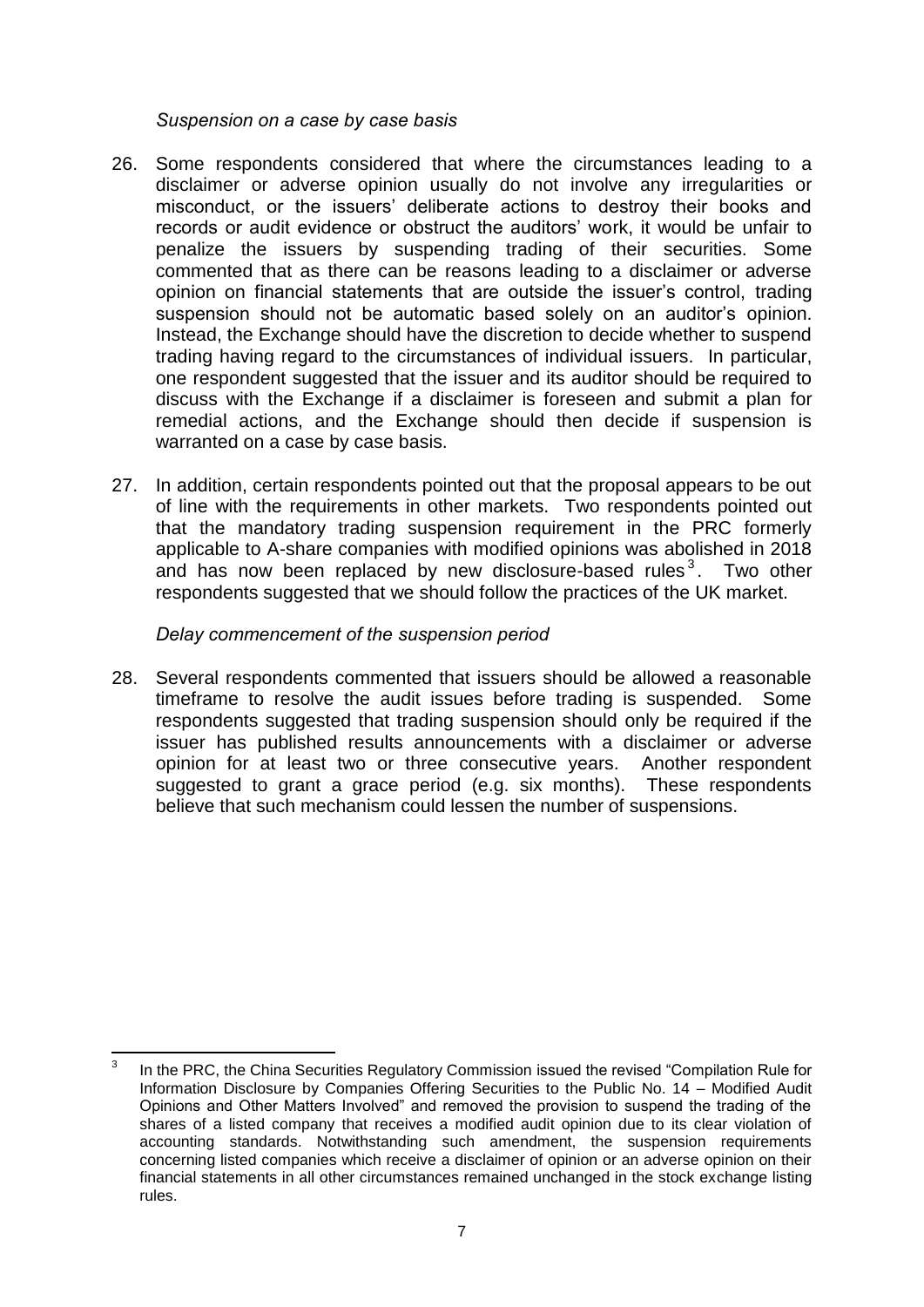#### *Induce financial hardship on issuers*

29. A number of respondents commented that suspension may trigger events of default under bank loans, notes and bonds, and worsen the financial position of the issuers. This may be particularly problematic for financially distressed issuers with going concern issue as suspension would affect their ability to raise funds and attract investors, making it more difficult for these issuers to restructure or self-rescue. These respondents suggested that the Exchange should consider relaxing the mandatory suspension requirement under the proposal where the disclaimer or adverse opinion is solely due to a going concern issue.

#### *Issues outside the issuers' control*

30. Some respondents considered that, in many cases, the underlying audit issues giving rise to a disclaimer or adverse opinion are matters outside the issuers' control. Some examples given by the respondents include: (i) inability to provide sufficient and reliable information to assess the likelihood of the successful launch of its operations pending formal government approval to be obtained, (ii) litigation and dispute on significant asset or contract or income, (iii) funding shortage due to poor market sentiment, (iv) failure to obtain audit confirmation or evidence of recoverability of receivable debtors, (v) absence of a valuation report or (vi) deconsolidation of subsidiaries and incomplete or missing books and records due to uncooperative or uncontactable management. In these cases, the respondents suggested the Exchange should extend the remedial period given the issuers are unlikely to be able to resolve the situation within a short period of time.

#### *Remedial period insufficient to resolve issues*

- 31. Some respondents were concerned that the remedial period of 18 months (12 months for GEM issuers) may not be sufficient for issuers to resolve the audit issues generally due to their complexities. If the issuer is unable to resolve matters within the remedial period, its shares would be delisted. This would deprive shareholders from realizing their investments in the market.
- 32. A respondent suggested resuming trading once the issuer has disclosed a concrete plan to address the audit issues (rather than to wait for the resolution of the issues). If the plan does not materialized, the Exchange can request for another trading suspension. The respondent claimed that this will allow issuers to come up with a concrete plan free from the time constraint to resolve all audit issues within the remedial period.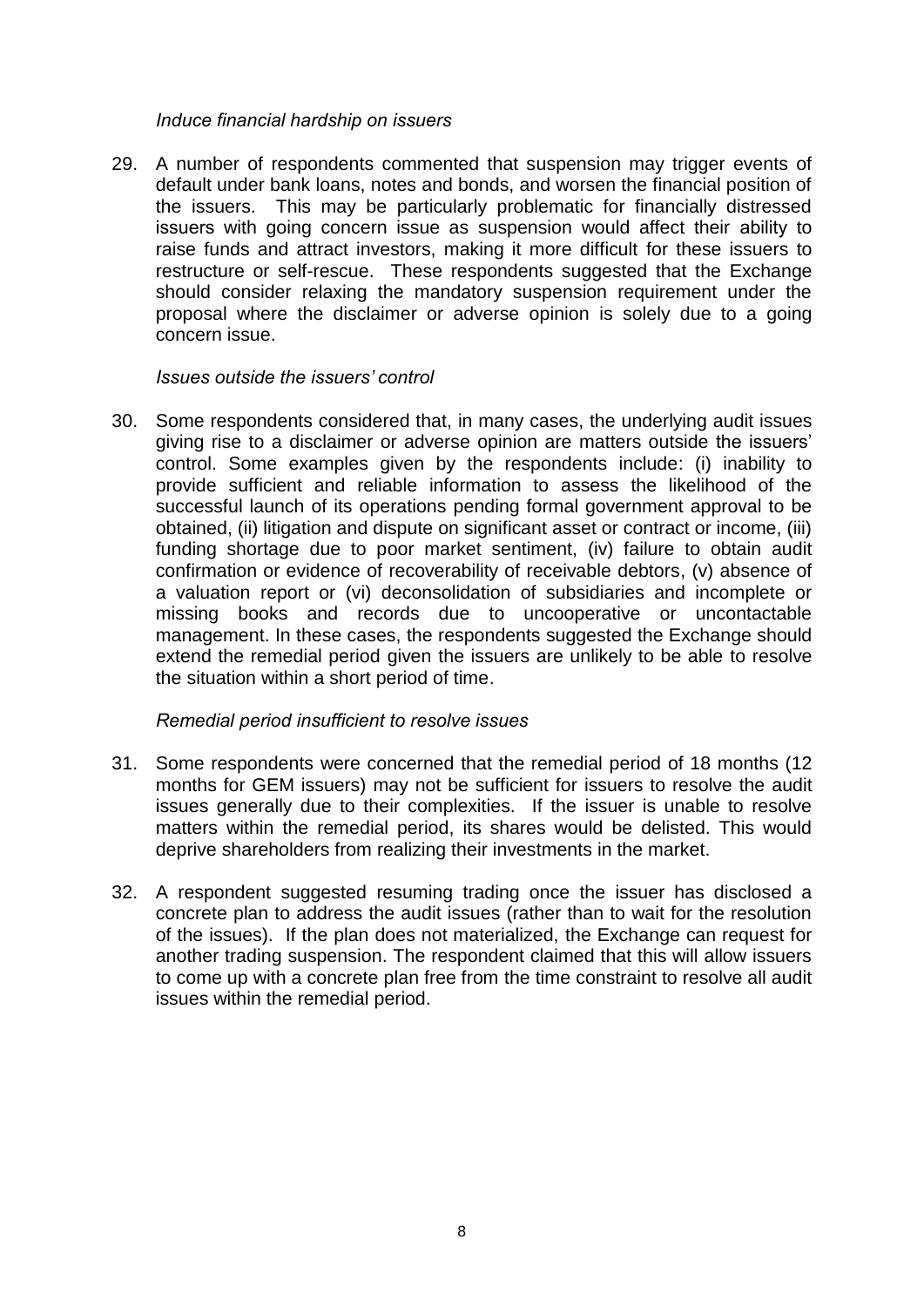#### *Effects on auditor*

- 33. Some respondents considered that the proposal may exert undue pressure on auditors to avoid issuing a disclaimer or adverse opinion and also affect auditors' independence. Further, it may also promote opinion-shopping by issuers and thus lower the quality of audits. Some accounting professionals were also concerned that the proposal would give the market the wrong impression that auditors have the responsibility to take steps to ensure that the audit issues are addressed and remedied, when the primary responsibility clearly lies with the issuers.
- 34. Conversely, some respondents took the view that the basis for audit modifications often involves subjective judgement of the auditors and may arise from circumstances relating to the nature or timing of the auditor's work which do not necessarily reflect the true position of the issuer. These respondents considered that the proposal may give the auditor too much bargaining power, including setting higher audit fees or promoting unnecessary compromises on disputed items in the financial statements which resulted from differences in judgment between the issuer and its auditor.

### *Concerns associated with the delisting regime*

35. A number of respondents raised concerns related to delisting of suspended issuers, which was the subject of an earlier consultation on delisting published in September 2017, and which concluded in May 2018<sup>4</sup>. These include: (i) a respondent suggested the Exchange should implement a separate over-thecounter market for trading in suspended and delisted securities, or devise a special or restrictive trading arrangement to allow a restricted group of investors to trade in the securities of the suspended issuer, and for minority shareholders to dispose of their investments in a suspended issuer to those investors; (ii) one respondent was concerned about the impact on securities brokers acting as custodians of delisted shares as they may remain obligated to continue to hold these securities; (iii) some respondents commented that the eventual delisting of an issuer under the proposal may facilitate controlling shareholders with ulterior motives to squeeze out the minority shareholders; and (iv) one respondent considered that the Exchange would be perceived to have a conflict of interest in executing the proposal as it may not be in the interest of the Exchange to rehabilitate the problematic issuers as they consume a disproportionate amount of regulatory resources, and delisting of the issuers would appear to be a quick dispensation of the issues.

### *Other comments*

1

36. A few respondents sought clarification on whether the proposal would apply to disclaimer or adverse conclusions expressed by auditor on the review of the interim financial information.

<sup>4</sup> See [Consultation Conclusions on Delisting and Other Rule Amendments p](https://www.hkex.com.hk/-/media/HKEX-Market/News/Market-Consultations/2016-Present/September-2017-Consultation-Paper-on-Delisting-and-Other-Rule-Amendments/Conclusions-(May-2018)/cp2017091cc.pdf)ublished in May 2018.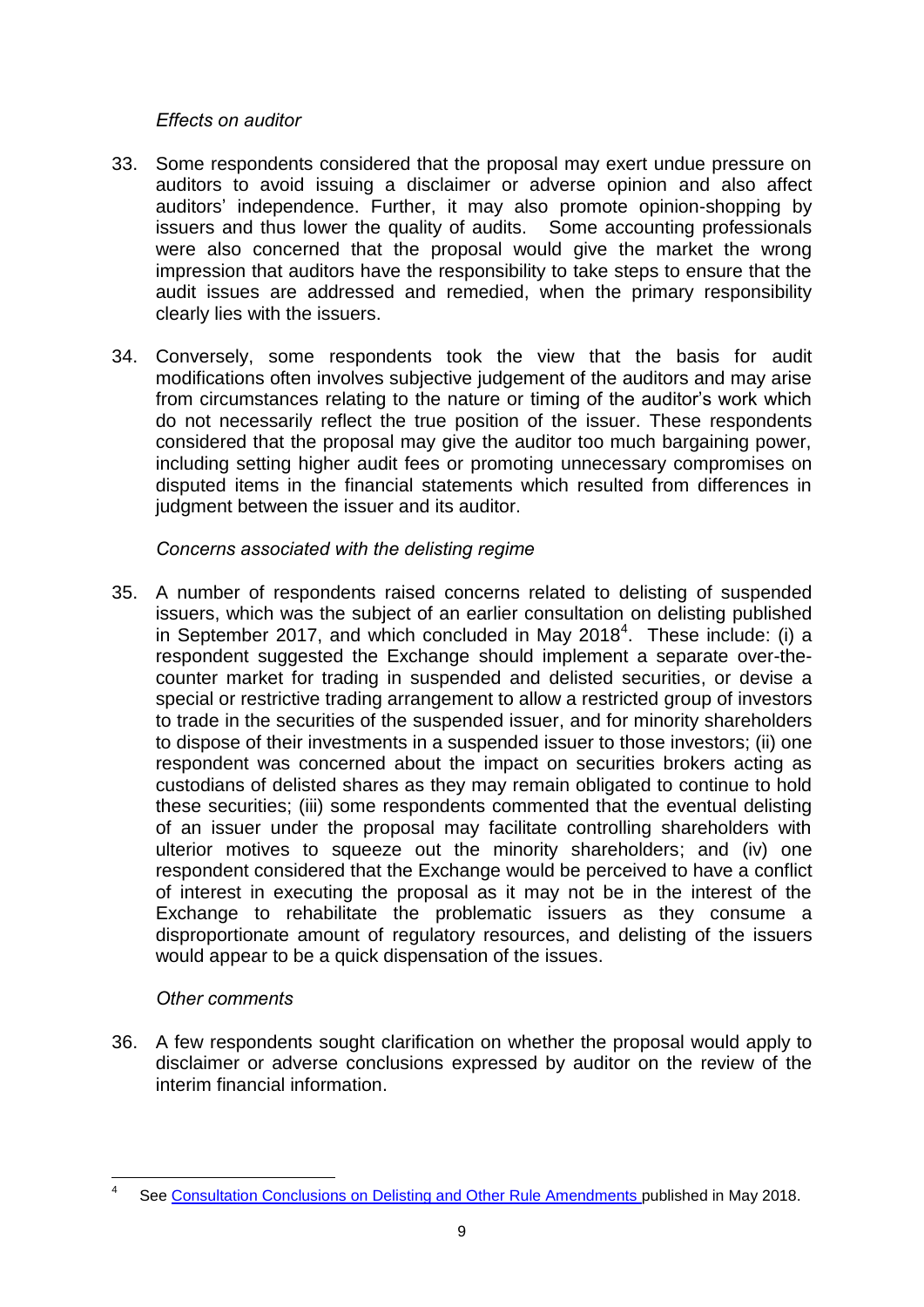#### **Our responses and conclusion**

#### *Current regime*

- 37. As stated in the Consultation Paper, the current Rules safeguard the reliability of annual financial statements by requiring such information to be audited by independent auditors. Where an auditor disclaims its opinion or issues an adverse opinion, it raises concerns about the reliability of the financial information.
- 38. In recent years, we have heightened our vetting of issuers' financial results with audit modifications and required issuers to formulate plans to timely address the audit issues. However, in our experience, a large number of issuers have not taken prompt and adequate actions to implement those plans or have not shown significant progress in removing the audit modifications, resulting in repeated disclaimers of opinions<sup>5</sup>. The number of issuers with disclaimer of audit opinions and the duration of the disclaimer opinions remained high, relative to other markets<sup>6</sup>. As stated in the Consultation Paper, 43 issuers<sup>7</sup> published audited financial statements with a disclaimer of opinion for the 2017 financial year end. Of these, 19 issuers<sup>8</sup> received disclaimer of opinion for three or more consecutive years, with three issuers receiving repeated disclaimer of opinions for seven years.
- 39. Accordingly, we consider the current regime cannot adequately address concerns on the quality and reliability of financial information. While the suspension practices in other markets vary, we consider their circumstances related to auditors' opinion differ and accordingly, we would warrant different considerations when formulating our Rules.

#### *Modify proposed suspension requirements*

40. We note the concerns expressed by respondents that suspension deprives shareholders the ability to trade in the issuer's securities, and for issuers with going concern issue, suspension may trigger events of default and worsen their financial positions.

 $\frac{1}{5}$ Please refer to the Review of Disclosure in Issuer's Annual Reports to Monitor Rule Compliance – [Report 2016](https://www.hkex.com.hk/-/media/HKEX-Market/Listing/Rules-and-Guidance/Other-Resources/Exchanges-Review-of-Issuers-Annual-Disclosure/rdiar-2016.pdf?la=en) and [Report 2017](https://www.hkex.com.hk/-/media/HKEX-Market/Listing/Rules-and-Guidance/Other-Resources/Exchanges-Review-of-Issuers-Annual-Disclosure/rdiar_2017.pdf?la=en) and [Review of Issuer's Annual Report Disclosure –](https://www.hkex.com.hk/-/media/HKEX-Market/Listing/Rules-and-Guidance/Other-Resources/Exchanges-Review-of-Issuers-Annual-Disclosure/rdiar_2018.pdf?la=en) Report 2018 for details.

<sup>6</sup> For example, based on a report published by the Chinese Institute of Certified Public Accountant titled "Analysis report on audit affairs of listed companies' 2017 annual report" and a report published by the CSRC titled "Analysis on non-standard audit report of listed companies in 2017", there were 23 disclaimer or adverse opinions issued on over 3,500 issuers listed on the Shanghai Stock Exchange and the Shenzhen Stock Exchange in the PRC for the 2017 financial year end, with the longest audit modifications being three consecutive years.

<sup>7</sup> Excluding 14 long suspended companies and an issuer which had a disclaimer of opinion issued on its financial statements subsequent to the publication of its preliminary annual results announcement for the 2017 financial year end.

Of the 43 disclaimer cases, 5, 8, 5, 2, 2 and 2 issuers received repeated disclaimer of opinions for 2, 3, 4, 5, 6 and 7 consecutive years, respectively.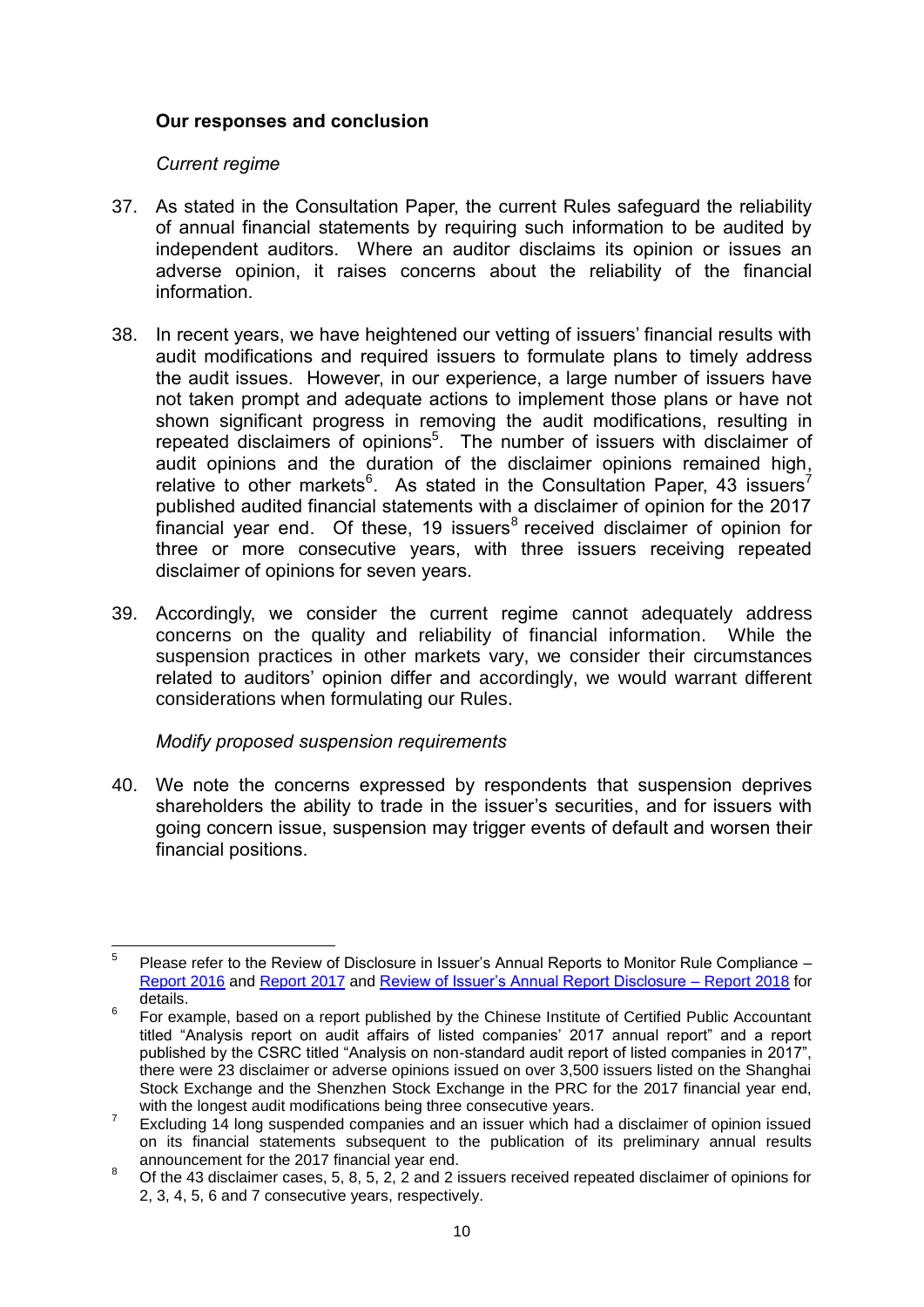- 41. We reiterate that a suspension decision is not automatic based solely on a disclaimer or adverse opinion. Under the proposed Rule 13.50A, the Exchange *will normally* require suspension of trading upon publication of a preliminary results announcement where the auditor has issued or indicated that it will issue a disclaimer or adverse opinion on the financial statements. As explained in paragraph 30 of the Consultation Paper, suspension may not be required where the underlying issue is resolved before the issuer publishes the preliminary results announcement, provided that the audit issues would not have an ongoing effect on the issuer's financial statements for the succeeding financial years. This is despite the fact that the issuer may still receive a disclaimer or adverse audit opinion in the next year's auditors report relating to the comparative figures. Examples of such circumstances include the following:
	- (i) an issuer had de-consolidated a major subsidiary in the financial year as it was unable to exercise control over the subsidiary and had no access to its books and records. The issuer had disposed of the de-consolidated subsidiary to resolve the audit issues during the same financial year. The auditor expressed a disclaimer of opinion on the financial statements as it was not provided with sufficient information to assess when the issuer had lost control of and should de-consolidate the subsidiary and the possible effects on the consolidated financial statements; or
	- (ii) an issuer had a fire accident during the financial year leading to the loss of books and records. The issuer had reconstructed its accounting records after the fire accident and before the publication of its preliminary results announcement for the financial year. The auditor issued a disclaimer of opinion on the financial statements for the financial year due to the loss of appropriate supporting documents as a result of the fire accident.

In these circumstances, the incidents would not have ongoing effect but there may be a disclaimer of opinion in the next year's auditors report relating to the comparative figures. In these examples, provided the issuers had disclosed additional information on the impact of the incident on its financial position in its preliminary results announcement, it would not require trading suspension.

- 42. We have added Note 2 to Rule 13.50A to clarify that suspension of trading may not be required if the underlying issues giving rise to the disclaimer or adverse opinion has been resolved before the issuer published its preliminary results announcement and the issuer has disclosed sufficient information to enable investors to make an informed assessment of its financial positions.
- 43. Out of the 43 disclaimer cases, we note that the underlying issues were resolved in 2017 and 2018 in 2 cases and 17 cases, respectively.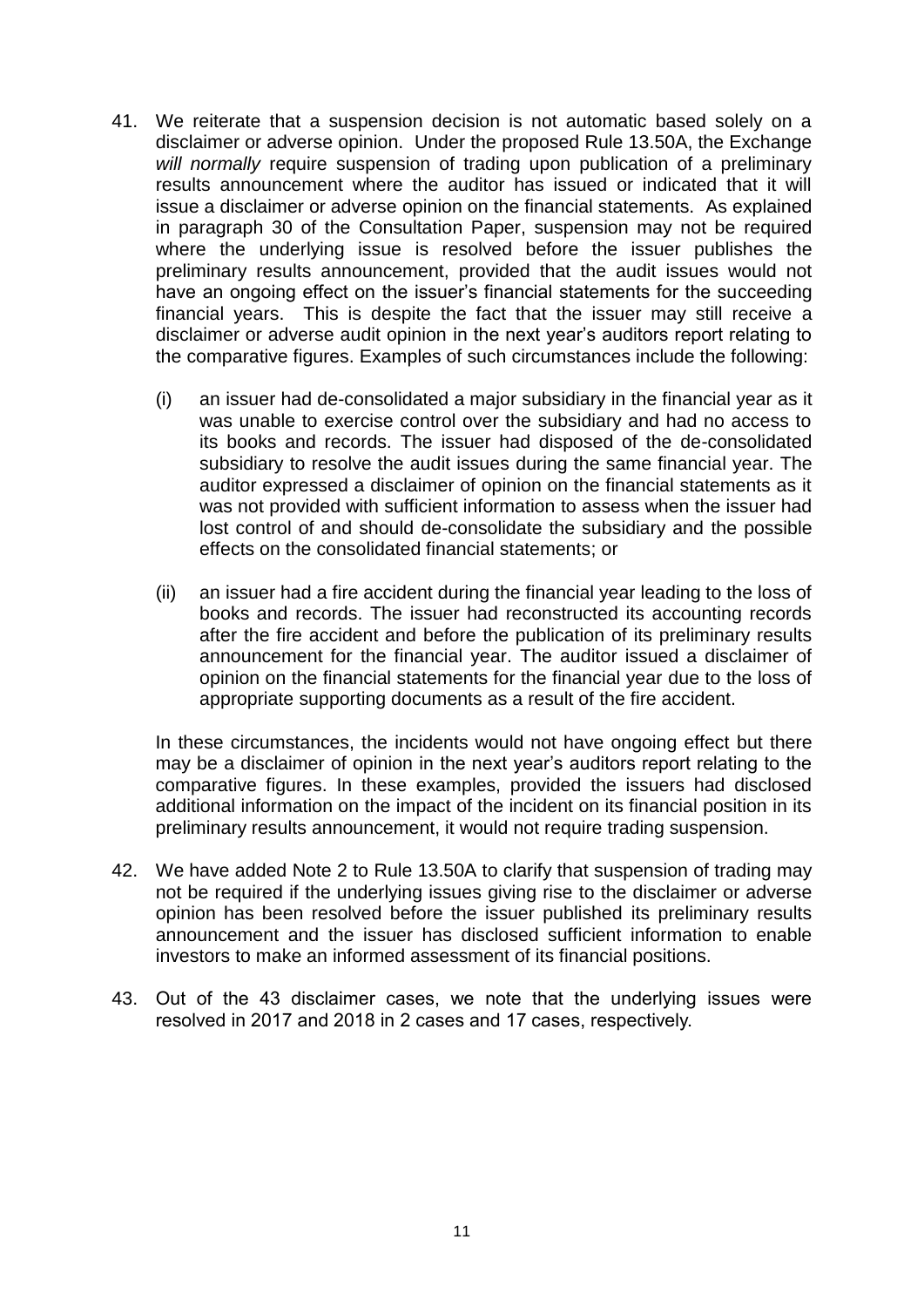- 44. Some respondents noted that the issuer should timely announce to the market its knowledge of a possible disclaimer or adverse opinion on its financial statements, as this is usually well ahead of the publication of the preliminary results announcement and would provide shareholders with a window to exit from their investments. It is likely that, before the publication of the preliminary results announcement, the issuer will become aware that the auditor may issue a disclaimer or adverse audit opinion on its financial statements. The issuer should continually assess, based on the specific facts and circumstances (including the likelihood of receiving a disclaimer or adverse opinion), whether it has inside information and when such information needs to be disclosed. Disclosure of inside information may be required ahead of the publication of the preliminary results announcement, depending on the facts and circumstances of a particular case. Issuers are reminded of their obligation to disclose any inside information that comes to light in the course of the audit process in accordance with statutory requirements.
- 45. We have not adopted some respondents' suggestion to provide a one-month trading window before publication of the financial statements (and after publication of the preliminary results announcements), as it would not address our concern about a lack of reliable financial information during that one-month trading period. Further, the short trading window may invite volatile trading and market confusion.
- 46. *Issuers with going concern modification* In paragraph 31 of our Consultation Paper, we noted that the proposal would apply to issuers with disclaimer of opinion on going concern only (**going concern issuers**), given a disclaimer of opinion indicates that the auditor cannot obtain sufficient evidence regarding the existence of plans management has put in place or the existence of other mitigating factors to support its use of the going concern basis of accounting in the preparation of the financial statements, and the risk of misstatements in their financial statements could be both material and pervasive. However, taking into consideration respondents' concerns that suspending going concern issuers could accelerate their demise and induce financial hardship on these issuers, we have revised the proposal and will not suspend an issuer where the disclaimer or adverse opinion on its financial statements relate solely to going concern.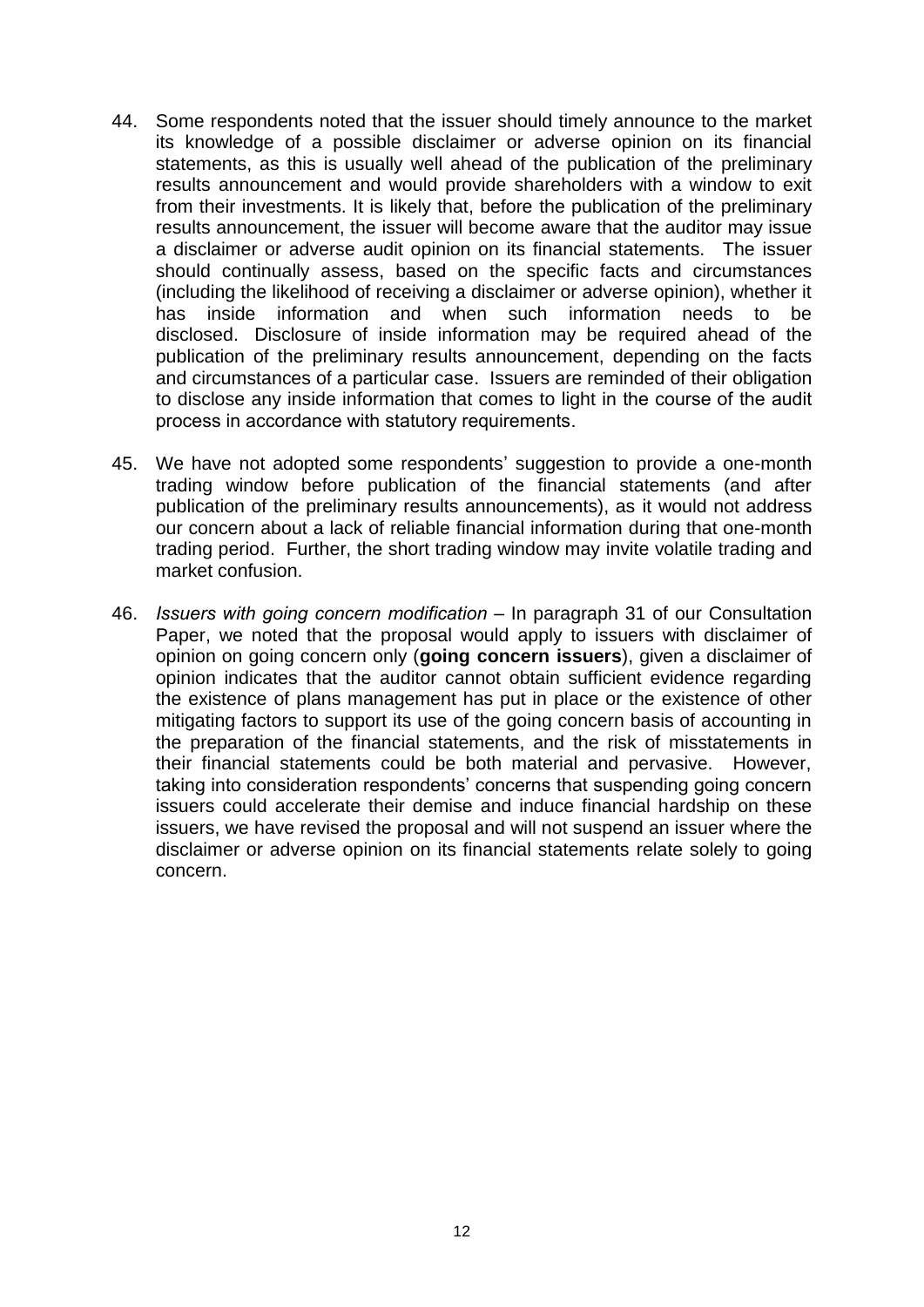- 47. On balance, we consider that the going concern issue relates mainly to differences in judgment between the auditors and the management on the basis of preparation of the financial statements (i.e. liquidation basis vs going concern basis), rather than on the accuracy of individual financial figures, and thus can be addressed by issuers making clear disclosures in their annual report. Out of the 43 disclaimer cases, 12 issuers had disclaimer of opinions due to going concern only on its 2017 financial statements<sup>9</sup>. We have added Note 1 to Rule 13.50A to exclude going concern issuers from the suspension requirement. The issuer must disclose in its preliminary results announcement details of the audit modification, the facts and circumstances giving rise to the modification (including the different views of the issuer and its auditor), and the actions taken and/or to be taken by the issuer to address the modification.
- 48. The Corporate Governance  $Code<sup>10</sup>$  also requires an issuer to make prominent disclosures and discuss at length in its annual report material uncertainties relating to events or conditions that may cast significant doubt on the issuer's ability to continue as a going concern, such that investors would have sufficient information to understand the severity and significance of matters.

#### *Delayed commencement of the suspension period*

49. We have also carefully considered, and not adopted the respondents' suggestion to delay suspension by two to three years, or to grant a grace period after the issuance of a disclaimer or an adverse opinion. While these suggestions would allow minority shareholders and custodians to dispose of their investment, they do not address our concerns about a lack of reliable financial information.

#### *Modified Remedial Period*

50. *Issues outside the issuers' control - S*ome respondents commented that disclaimer or adverse opinions may involve issues that are outside the issuers' control and it would be unfair to penalize these issuers. We acknowledge that in these circumstances, the remedial period of 18 months may be insufficient for the issuers to resolve the issues. Where the issuer has satisfied the Exchange that it has made all reasonable efforts to resolve the issues but, due to reason outside its control, such underlying issues remain unresolved, we would consider allowing a longer remedial period, with the duration of the period to be determined case by case. We will amend the guidance letter on long suspension and delisting (GL95-18) to clarify this point.

<sup>–&</sup>lt;br>9 Based on a re-compilation and further analysis of issuers with disclaimer of opinions in 2017 conducted after the publication of the Consultation Paper, we note that there were 12 (instead of 13 as stated in the Consultation Paper) going concern only cases . There were two cases involving going concern issue and a disclaimer of opinion on the opening balances of the financial statements where the underlying issues had been resolved. We have included these two cases amongst the 12 going concern cases.

<sup>&</sup>lt;sup>10</sup> See code provision C.1.3 in the Corporate Governance Code in Appendix 14 to the Rules.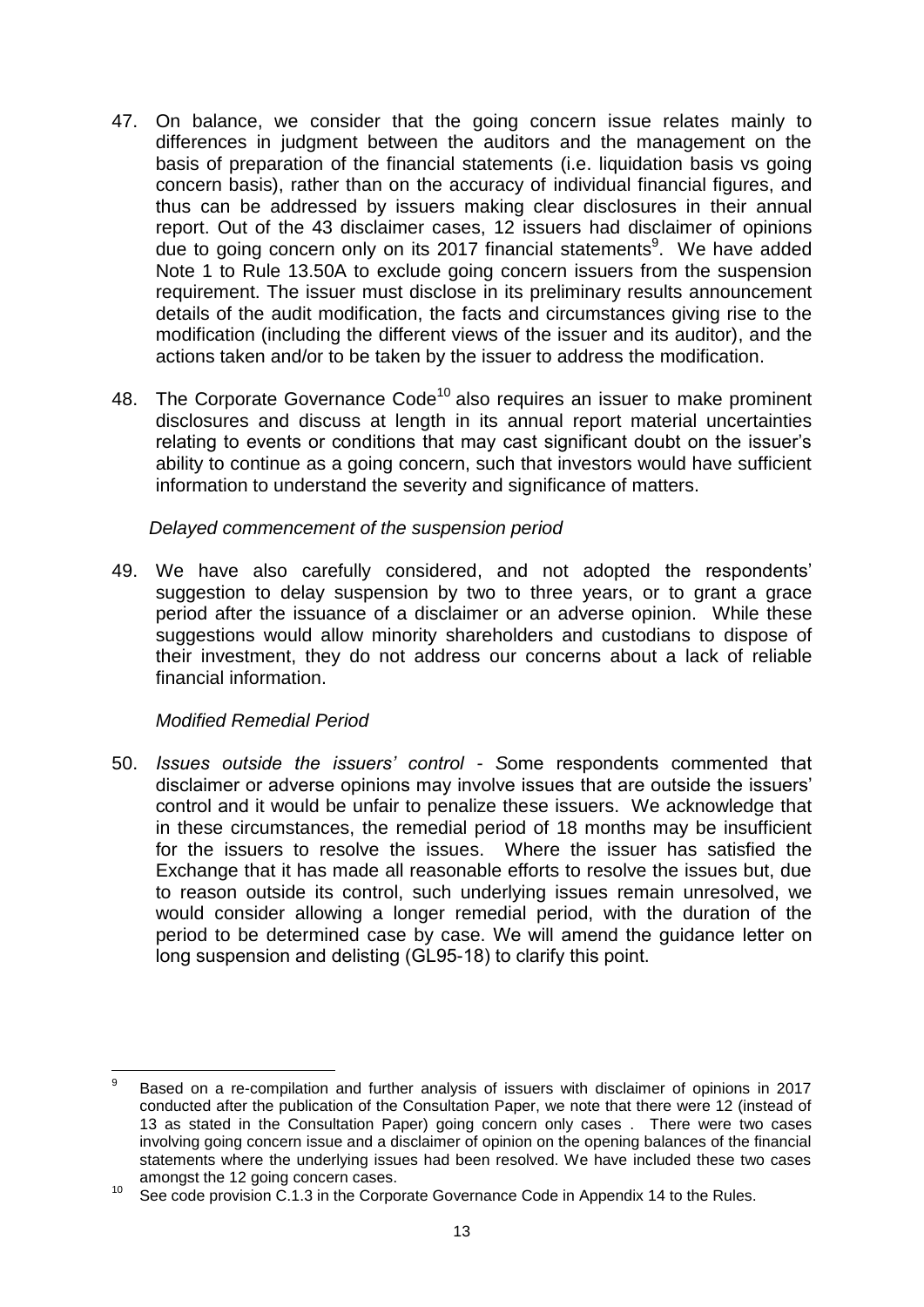- 51. Examples of circumstances that may be considered to be outside the issuer's control include (i) delay in government granting a requisite approval due to change in government policies, where due applications and filings had been made by the issuer, and where it has no influence on the outcome and timing of the grant; (ii) a temporary suspension of business upon the request of a regulatory or government authority due to a change in the regulatory requirements; and (iii) the audit issue can only be fully resolved upon a court order or a final arbitral awards with respect to outstanding proceedings is obtained or granted.
- 52. From the 43 disclaimer cases in 2017, six cases involved matters whereby the resolution of the issues giving rise to the disclaimer or adverse opinion appeared to be outside the issuers' control.
- 53. *Issues within the issuers' control* We note that most circumstances described by respondents as being outside the issuers' control (see paragraph 30) involve actions that can be taken by issuers (e.g. obtain an independent valuation to support the valuation of certain assets), or can be pre-empted by proper internal controls or risk management controls (e.g. loss of books and records of subsidiaries)<sup>11</sup>.
- 54. The Corporate Governance Code sets out the expected standards for the maintenance of appropriate and effective risk management and internal control systems, and the board of directors is responsible for ensuring that the issuer establishes and maintains these control systems. Furthermore, the board of directors of an issuer is responsible for the management and operations of the issuer, and must be answerable to the issuer for the application or misapplication of its assets<sup>12</sup>. As noted in our Reports on Review of Issuer's Annual Report Disclosure, repeated audit modifications raise questions whether the directors properly discharged their fiduciary duties under Rule 3.08.
- 55. We consider that issuers can avoid audit modifications by: (i) establishing and implementing proper internal controls and risk management measures; (ii) conducting sufficient due diligence prior to investment or acquisitions or making advances to third parties; and/or (iii) having better plan and actively engaging and communicating with its auditors prior to and during the audit. Accordingly, we will retain our proposal in these circumstances. We encourage issuers to improve governance practices.

 $11$ <sup>11</sup> For example, the resolution of the relevant issues may not be regarded to be outside the issuer's control if the issues remain unresolved because the issuer has failed to timely obtain an independent valuation to support the valuation of its assets or take timely actions against its debtors to assess the recoverability of bad debts. Circumstances will also not be considered to be outside the issuer's control where the disclaimer or adverse opinion is attributed to the issuer's lack of adequate internal controls or risk management controls. These may include, for example, the issuer's failure to put in place adequate measures to control and manage its jointly-controlled entities or associates or keep the books and records of its subsidiaries.

<sup>&</sup>lt;sup>12</sup> See Rule 3.08.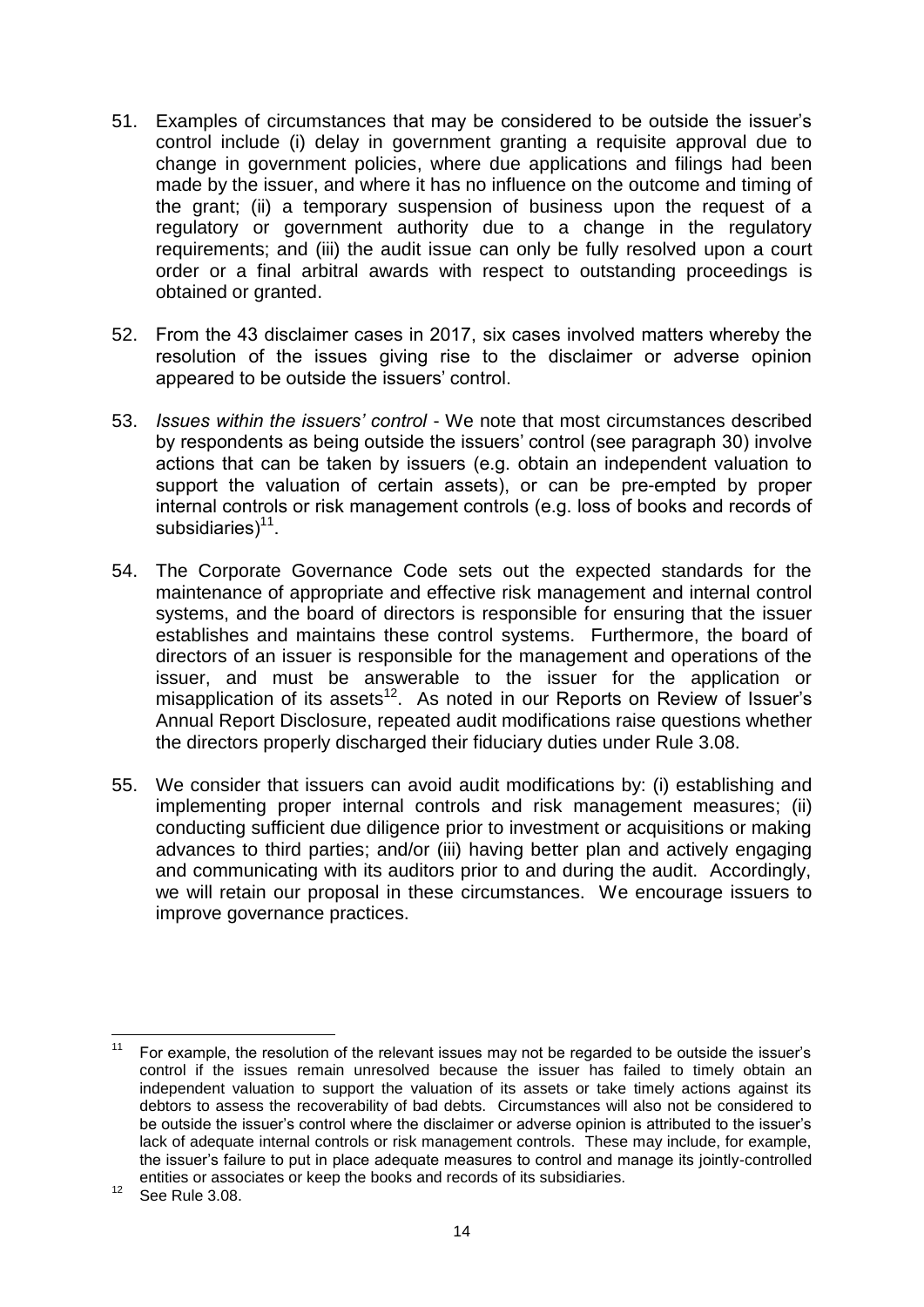- 56. Nevertheless, having considered the respondents' concerns and to allow time for issuers to review and improve their internal controls and risk management practices, we propose a transitional arrangement to allow a longer remedial period of 24 months (for both Main Board and GEM issuers) where the issuer is initially suspended solely due to new Rule 13.50A and the continued suspension is solely subject to resolution of these audit issues giving rise to the disclaimer or adverse opinion. A 24-month period would allow issuers to release two full sets of audited financial statements.
- 57. The transitional arrangement will apply to the first two financial years after the implementation of the new Rule 13.50A. We have added a new Rule 13.50B regarding such transitional arrangement.

#### *Effects on auditors*

- 58. We noted respondents' concerns about undue pressure on, or conversely, too much bargaining power given to, auditors. Auditors must abide by the code of ethics for professional accountants and audit independence rules to uphold professional ethics, standards and integrity and impartially exercise their professional judgment when performing an audit and concluding its audit opinion.
- 59. Under government reform, the Financial Reporting Council (**FRC**) will become the statutory regulator of auditors in Hong Kong, with powers to conduct independent investigation into possible auditing and reporting irregularities in relation to auditors of listed issuers. The Exchange and the FRC will play their respective roles to regulate issuers and auditors, to safeguard the reliability of financial information prepared by issuers.

#### *The delisting regime*

60. Comments relating to the delisting of long suspended companies are outside the scope of this consultation and were addressed in the consultation conclusions on delisting $^{13}$ .

#### *Other Comments*

61. We clarify that the proposal would apply to an audit opinion issued on an issuer's financial statements for a financial year as the Rules require an audit opinion only on the issuers' financial statements for the financial year end. It would not apply to interim financial statements.

#### *Conclusion*

62. We will adopt the proposal with the modifications set out in paragraphs 42, 47, 50, 56 and 57.

 $13$ <sup>13</sup> See [Consultation Conclusions on Delisting and Other Rule Amendments p](https://www.hkex.com.hk/-/media/HKEX-Market/News/Market-Consultations/2016-Present/September-2017-Consultation-Paper-on-Delisting-and-Other-Rule-Amendments/Conclusions-(May-2018)/cp2017091cc.pdf)ublished in May 2018.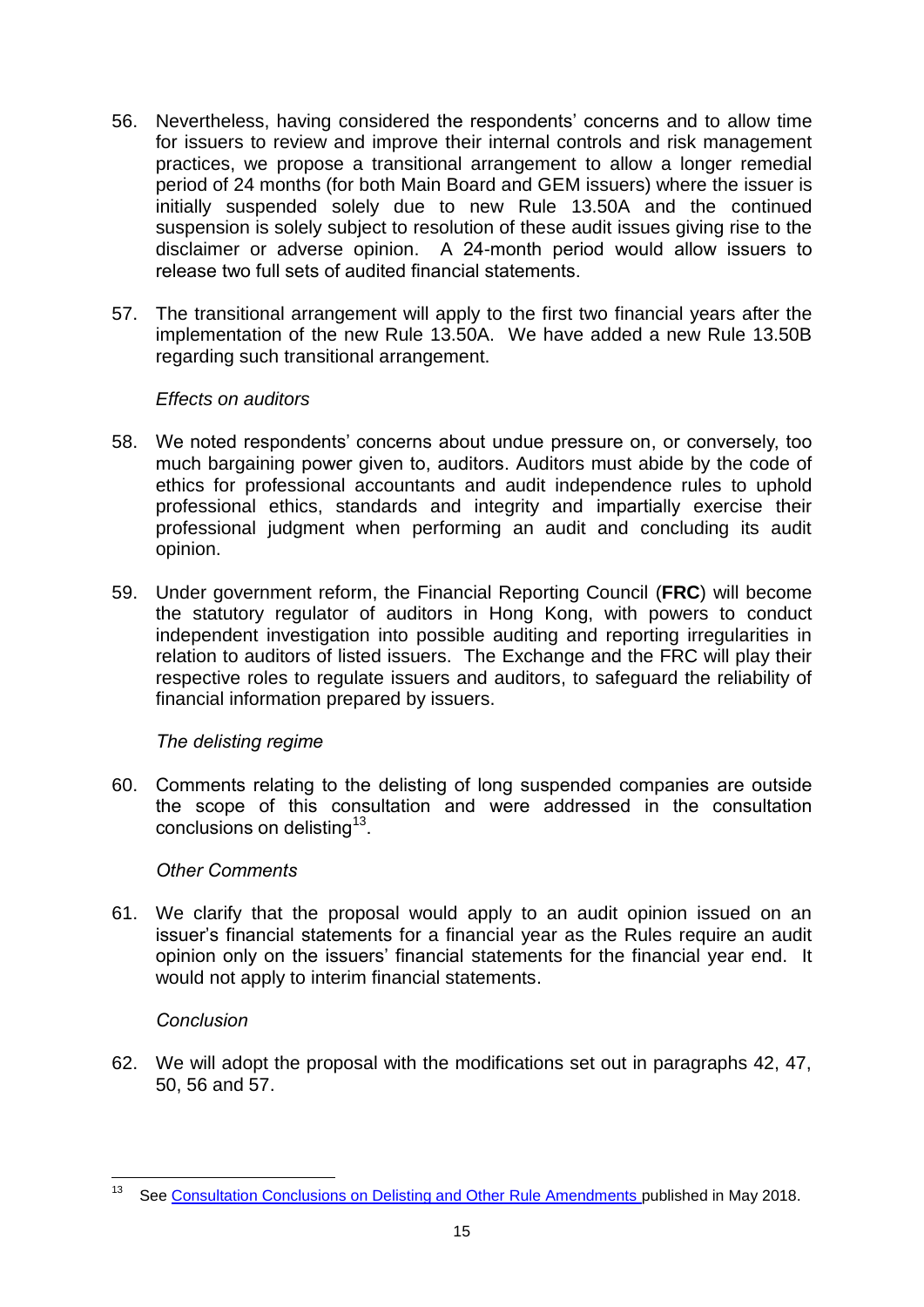### **B. CRITERIA FOR TRADING RESUMPTION (Question 2)**

#### **The proposal**

- 63. Under the new Rule 13.50A, suspension will normally remain in force until the issuer has addressed the issues giving rise to the disclaimer or adverse opinion, provided comfort that a disclaimer or adverse opinion in respect of such issues would no longer be required, and disclosed sufficient information to enable investors to make an informed assessment of its financial positions.
- 64. We provided examples in the Consultation Paper on how issuer could provide comfort that a disclaimer or adverse opinion in respect of such issues would no longer be required. This includes: (i) a full financial year audit or a special interim audit of the issuer's financial statements; or (ii) a special engagement of the auditor to perform audit on a single financial statement of the issuer or a specific element, account or item of a financial statement under HKSA805 (Revised).

#### **Comments received**

- 65. 46% of the respondents supported the proposed criteria for trading resumption, 12% of the respondents (including both supporting and opposing respondents) recommended certain modifications and clarifications and 42% opposed.
- 66. Respondents supported and opposed this proposal for reasons largely the same as those for the proposed suspension requirement discussed in Part 1 above. In addition, some respondents have sought our clarification and provided certain modification on this proposal. Their comments are set out in the following paragraphs.
- 67. Comments were received from accounting professionals on the types of audits that may be performed for the issuers to provide comfort that a disclaimer or adverse opinion would no longer be required. In particular, a number of accounting professionals considered that in practice, HKSA805 (Revised) can only be used in limited circumstances and it may not be feasible for an auditor to report under HKSA805 (Revised) on a single financial statement or a specific element or item of a financial statement without an audit being performed on the remaining statements, as the auditors would be unable to obtain a complete picture of the entity's financial position. A respondent further noted that it would unlikely be an appropriate method because a disclaimer or adverse opinion provides no assurance on the financial statements as a whole. In addition, from a practical perspective, investors would likely find it confusing and inconvenient to have to piece together the original financial statements with the subsequently published financial information audited under HKSA805 (Revised).
- 68. A number of respondents considered that the responsibility to provide comfort that a disclaimer or adverse opinion would no longer be required should lie with the issuer instead of the auditor.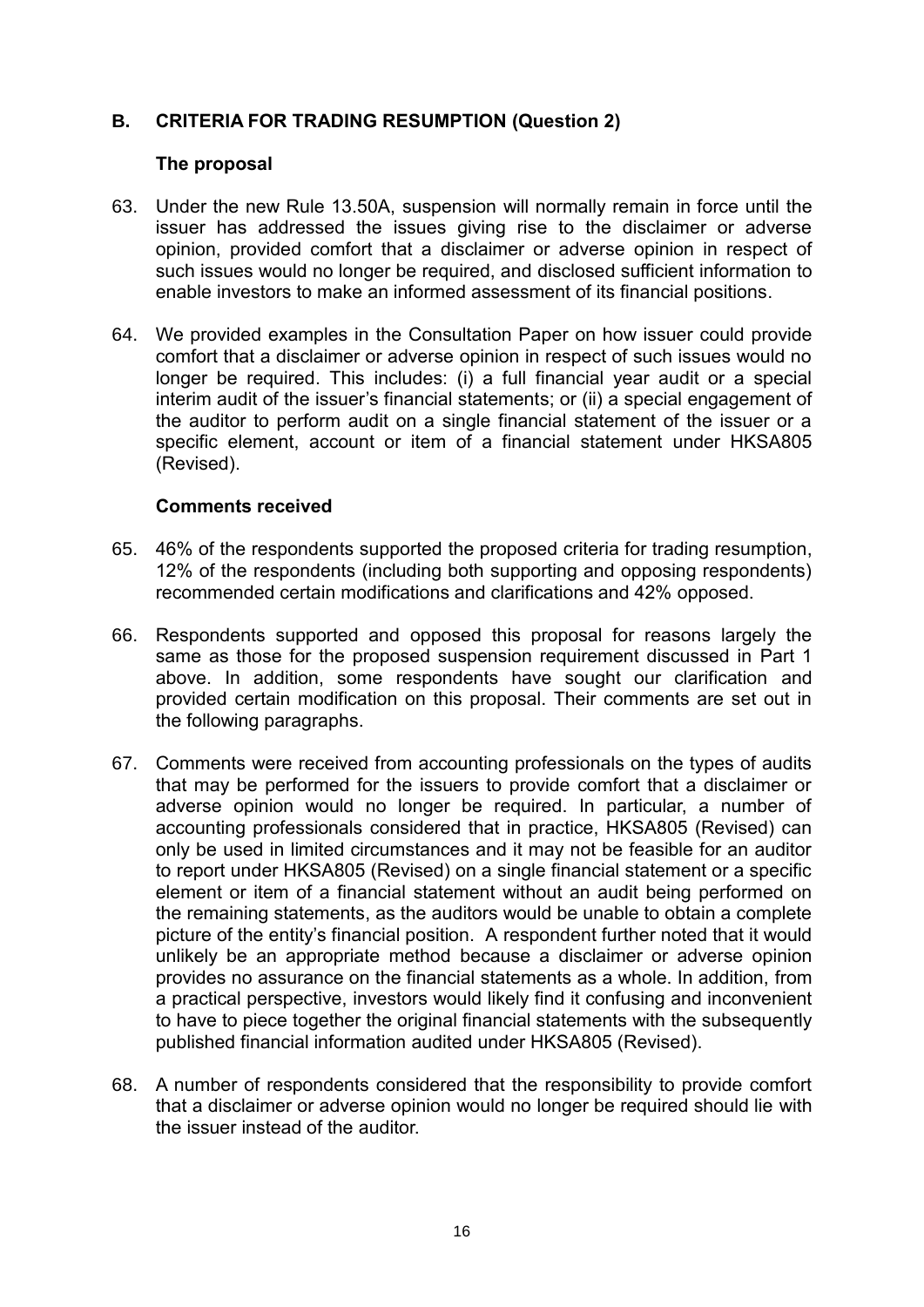69. A few respondents suggested that as trading may resume despite the issuer still receiving an audit modification, the Exchange should assign unique stock markers to issuers during the period commencing upon the resumption of trading and ending upon the disclaimer or adverse opinion being removed. This is to caution investors of the potential risk.

#### **Our response and conclusion**

- 70. We noted comments from accounting professionals on the examples given on the types of audits that may be performed for the issuers to provide comfort that a disclaimer or adverse opinion would no longer be required. These are only examples to provide guidance on the possible actions that the issuers may take, having communicated with its auditors, and must be considered case by case to fit the particular circumstances.
- 71. We also clarify that under the new Rule 13.50A, the issuer, not the auditor, is responsible for providing comfort that a disclaimer or adverse opinion would no longer be required. Issuers should take all necessary actions to support the provision of such comfort.
- 72. We do not propose to assign stock markers to the short stock names of the issuers that continue to receive disclaimer of opinions after resumption of trading, as these issuers would have already addressed the issues and disclosed information necessary for investors to assess their updated financial positions before trading resumption is allowed.
- 73. We will adopt the proposal set out in paragraph 63.

### **C. EFFECTIVE DATE**

- 74. The new Rule 13.50A will apply to issuers' preliminary annual results announcements for financial years commencing on or after 1 September 2019. Under the new Rule 13.50B, the transitional arrangement described in paragraphs 56 and 57 will apply to issuers suspended solely due to disclaimer or adverse opinions in financial years commencing on or after 1 September 2019 and up to and including 31 August 2021.
- 75. In respect of issuers currently with disclaimer or adverse opinions on their financial statements, unless the issuers continue to receive such opinion on their financial statements for the financial years commencing on or after 1 September 2019 and the issues giving rise to the audit modifications remain unresolved, they will not be required to suspend trading under the new Rule 13.50A.
- 76. We therefore remind issuers to consult and communicate with their auditors with an aim to resolve existing audit modifications and any audit issues which may potentially give rise to audit modifications prior to the proposal becoming effective.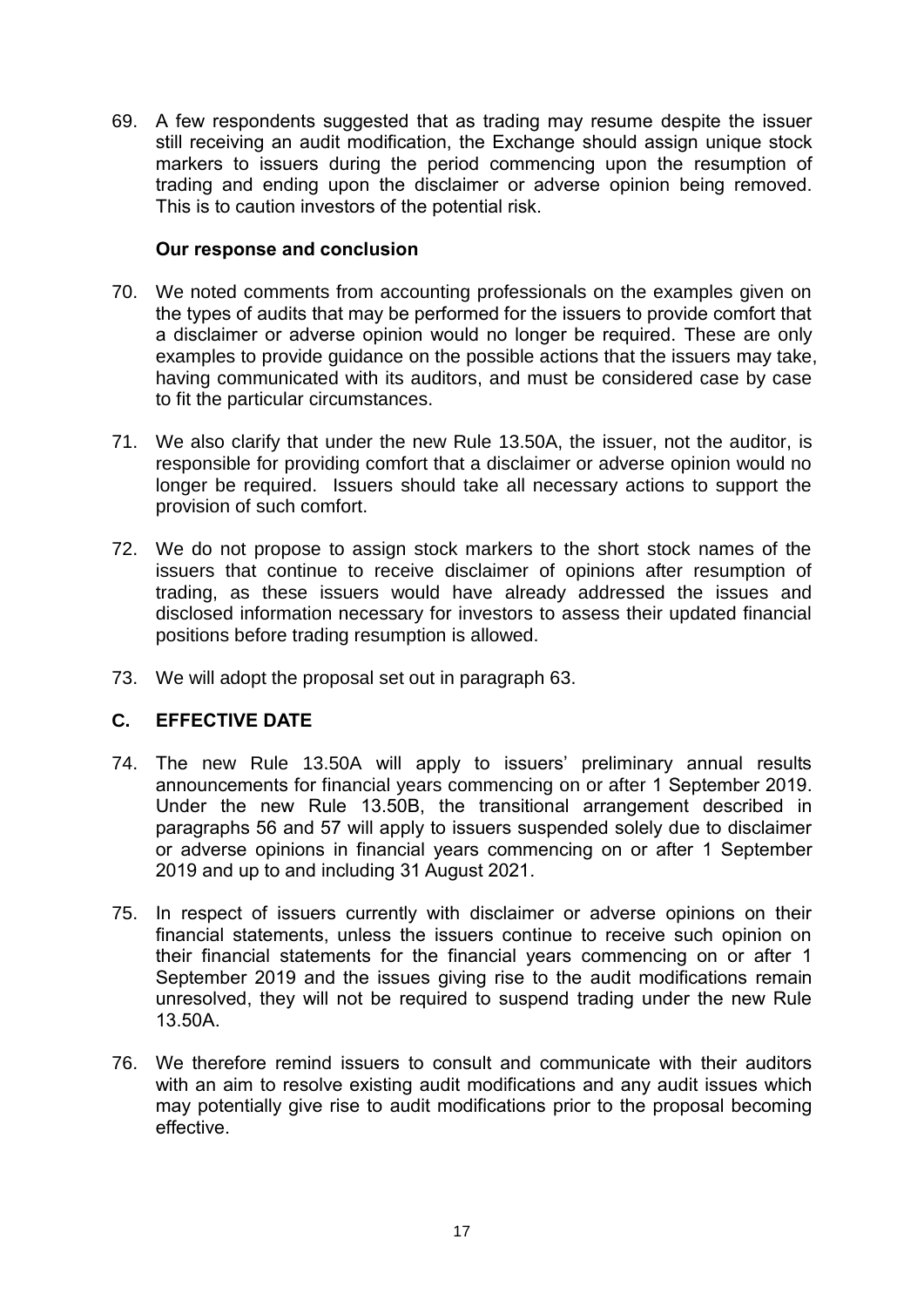77. For the avoidance of doubt, the new Rule 13.50A does not apply to financial statements with a qualified opinion or a clean opinion with an emphasis of matter.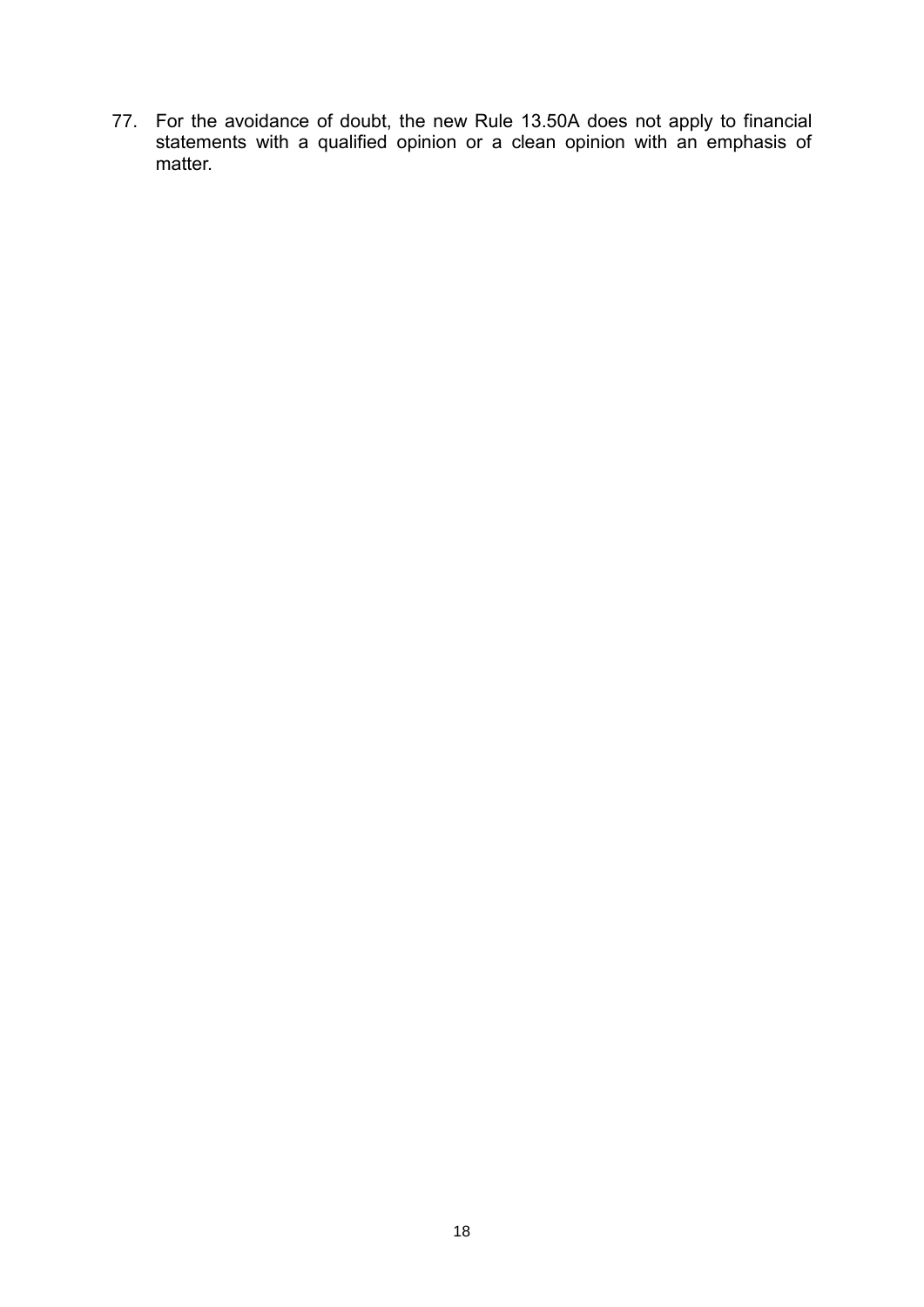# **APPENDIX I : AMENDMENTS TO THE LISTING RULES**

#### **Main Board Listing Rules**

# **Chapter 13**

# **EQUITY SECURITIES**

#### **CONTINUING OBLIGATIONS**

…

- 13.50A The Exchange will normally require suspension of trading in an issuer's securities if it publishes a preliminary results announcement for a financial year as required under rules 13.49(1) and (2) and the auditor has issued, or has indicated that it will issue, a disclaimer of opinion or an adverse opinion on the issuer's financial statements. The suspension will normally remain in force until the issuer has addressed the issues giving rise to the disclaimer or adverse opinion, provided comfort that a disclaimer or adverse opinion in respect of such issues would no longer be required, and disclosed sufficient information to enable investors to make an informed assessment of its financial positions.
	- *Notes: (1) The Exchange will not normally suspend trading in an issuer's securities under this rule where the issuer publishes a preliminary results announcement for a financial year and the auditor has issued, or has indicated that it will issue, a disclaimer of opinion on the issuer's financial statements relating to the going concern issue only (and not any other issues). The preliminary results announcement must contain details of the audit modification, the facts and circumstances giving rise to the modification (including the different views of the issuer and its auditor), and the actions taken and/or to be taken by the issuer to address the modification.*
		- *(2) If the issuer has addressed all the issues giving rise to the disclaimer of opinion or adverse opinion before the publication of the preliminary results announcement and disclosed sufficient information to enable investors to make an informed assessment of its financial position, suspension of trading may not be required under this rule.*
- 13.50B As a transitional arrangement for issuers whose securities have been suspended from trading under rule 13.50A, the 18 month period referred to in rule 6.01A(1) is extended to 24 months if the suspension during the 18 month period is only due to a disclaimer or adverse opinion on the issuer's financial statements for the financial years commencing between 1 September 2019 and 31 August 2021, both dates inclusive.

…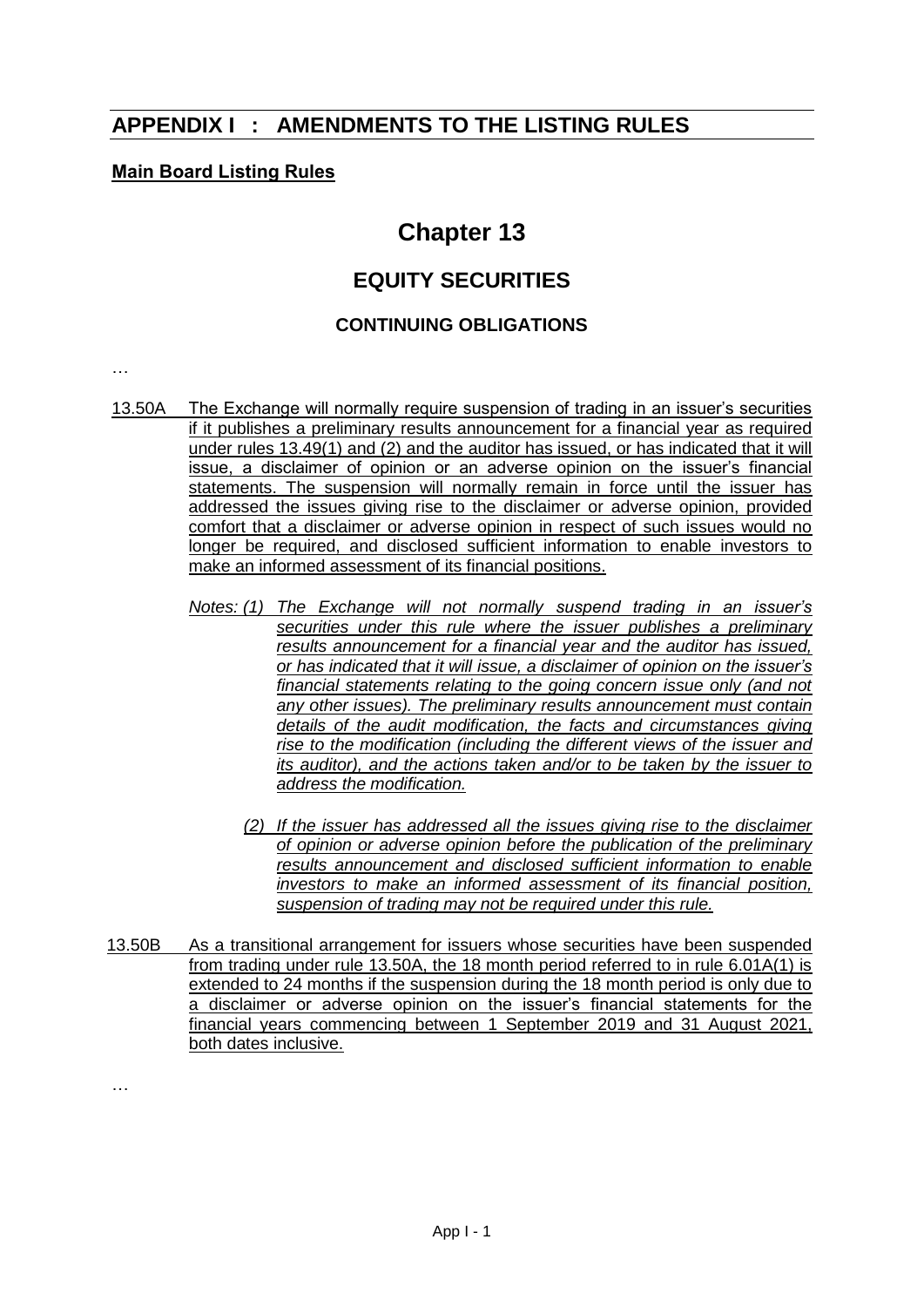# **Chapter 17**

# **EQUITY SECURITIES**

### **CONTINUING OBLIGATIONS**

…

…

- 17.49B The Exchange will normally require suspension of trading in an issuer's securities if it publishes a preliminary results announcement for a financial year as required under rule 18.49 and the auditor has issued, or has indicated that it will issue, a disclaimer of opinion or an adverse opinion on the issuer's financial statements. The suspension will normally remain in force until the issuer has addressed the issues giving rise to the disclaimer or adverse opinion, provided comfort that a disclaimer or adverse opinion in respect of such issues would no longer be required, and disclosed sufficient information to enable investors to make an informed assessment of its financial positions.
	- *Notes: (1) The Exchange will not normally suspend trading in an issuer's securities under this rule where the issuer publishes a preliminary results announcement for a financial year and the auditor has issued, or has indicated that it will issue, a disclaimer of opinion on the issuer's financial statements relating to the going concern issue only (and not any other issues). The preliminary results announcement must contain details of the audit modification, the facts and circumstances giving rise to the modification (including the different views of the issuer and its auditor), and the actions taken and/or to be taken by the issuer to address the modification.*
		- *(2) If the issuer has addressed all the issues giving rise to the disclaimer of opinion or adverse opinion before the publication of the preliminary results announcement and disclosed sufficient information to enable investors to make an informed assessment of its financial position, suspension of trading may not be required under this rule.*
- 17.49C As a transitional arrangement for issuers whose securities have been suspended from trading under rule 17.49B, the 12 month period referred to in rule 9.14A(1) is extended to 24 months if the suspension during the 12 month period is only due to a disclaimer or adverse opinion on the issuer's financial statements for the financial years commencing between 1 September 2019 and 31 August 2021, both dates inclusive.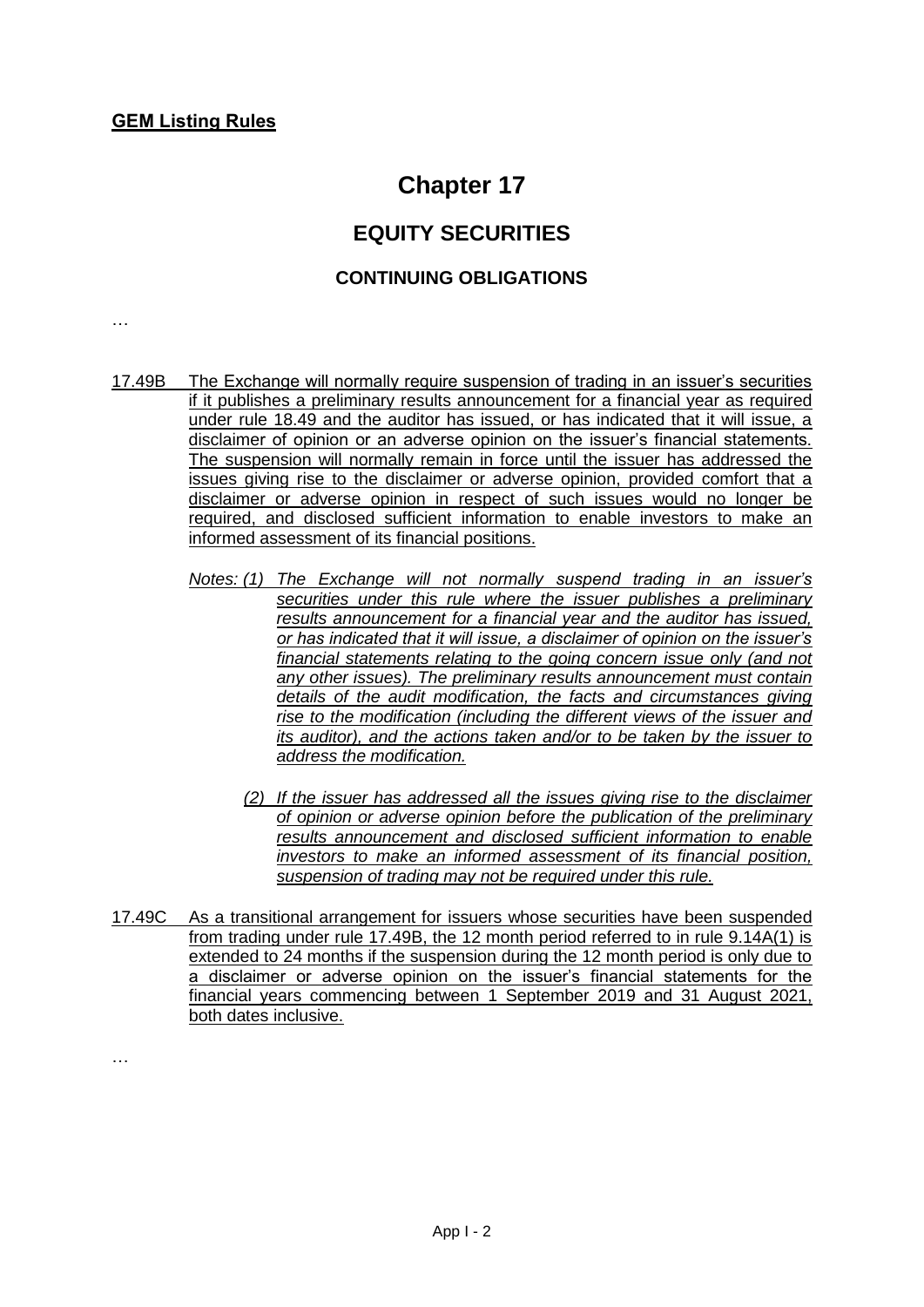# **APPENDIX II : LIST OF RESPONDENTS**

## **Listed Issuers**

- 1. Beijing Tong Ren Tang Chinese Medicine Company Limited
- 2. Cathay Pacific Airways Limited
- 3. Hong Kong Aircraft Engineering Company Limited
- 4. Kingston Financial Group Limited
- 5. Ping An Insurance (Group) Company of China, Ltd.
- 6. Swire Pacific Limited
- 7. Swire Properties Limited
- 8. to 19. 12 listed issuers requested anonymity

## **HKEX Participant**

20. Pico Zeman Securities (HK) Limited

# **Professional Bodies / Industry Associations**

- 21. ACCA Hong Kong
- 22. Chamber of Hong Kong Listed Companies, the
- 23. Hong Kong Institute of Certified Public Accountants
- 24. Hong Kong Institute of Chartered Secretaries, the
- 25. Hong Kong Institute of Directors, the
- 26. Hong Kong Securities Association
- 27. Hong Kong Securities Professionals Association
- 28. Hong Kong Society of Financial Analysts, the
- 29. Law Society of Hong Kong, the

# **Accounting Firms**

- 30. Deloitte Touche Tohmatsu
- 31. Ernst & Young
- 32. KPMG
- 33. PricewaterhouseCoopers
- 34. RSM Hong Kong
- 35. SHINEWING Risk Services Limited

### **Law Firms**

- 36. Lawrence Chan & Co.
- 37. 1 law firm requested anonymity.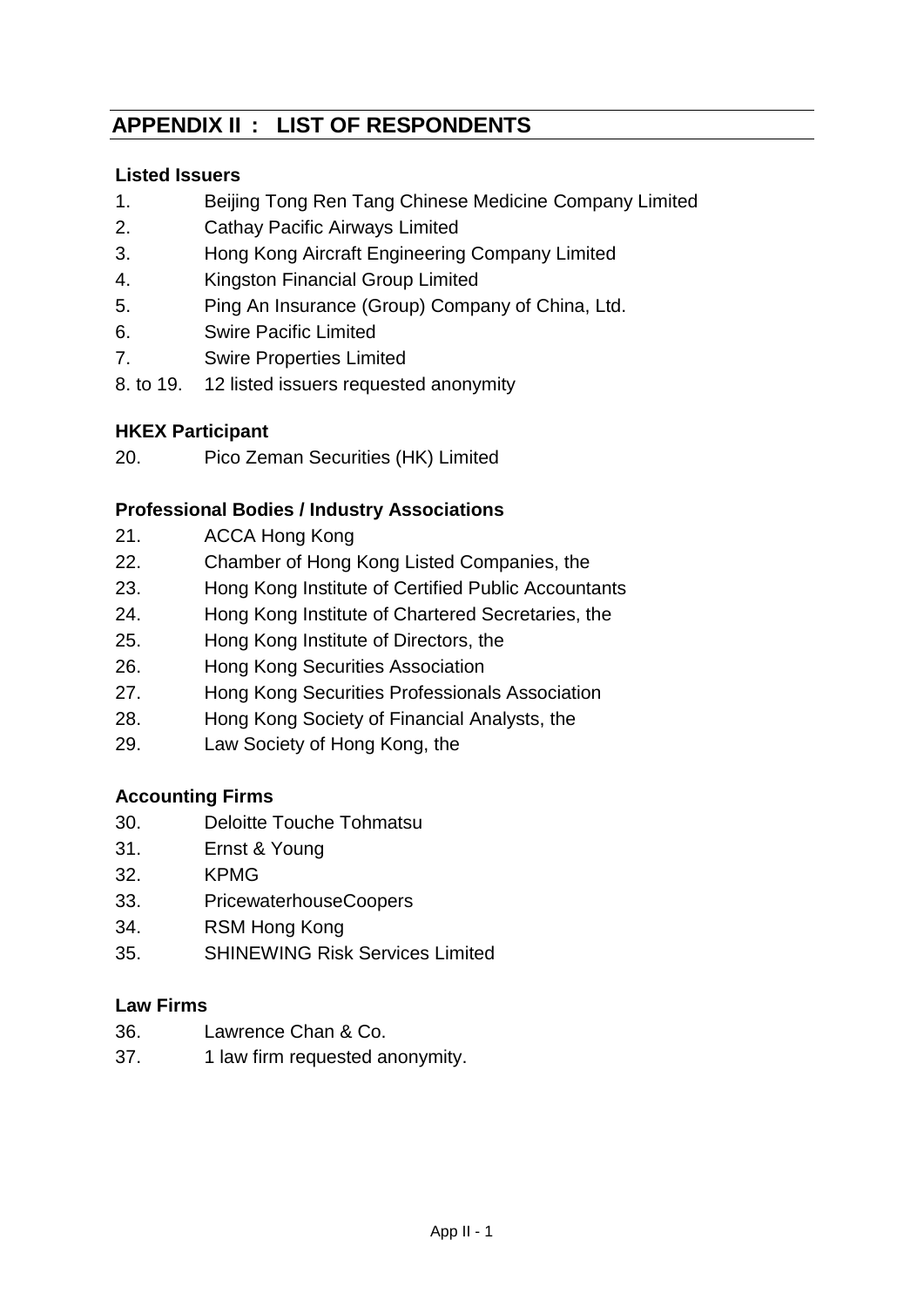## **Corporate Finance Firms**

- 38. Asian Capital Limited
- 39. Kingston Corporate Finance Limited<sup>1</sup>
- 40. SWCS Corporate Services (Hong Kong) Limited

## **Other Entity**

41 Financial Reporting Council

### **Individuals**

- 42. Chi Wai Suen, Ryan Ming-Young Chiu
- 43. Chris Maden<sup>2</sup>
- 44. Christopher Cheung Wah-fung
- 45. Christopher Ho
- 46. David M. Webb
- 47. Kar Nang Sherman Chan
- 48. Ken BH Wu
- 49. Kong Chi Wong
- 50. Ralph Neville Jones
- 51. Rossana Chu
- 52. Terence Lau
- 53. YH Lam
- 54. to 62. 9 individuals requested anonymity $3$

 $1$ <sup>1</sup> Contents identical to Kingston Financial Group Limited, the holding company of Kingston Corporate Finance Limited

<sup>2</sup> Same reasons as David M. Webb

<sup>3</sup> Two responses were entirely identical in content